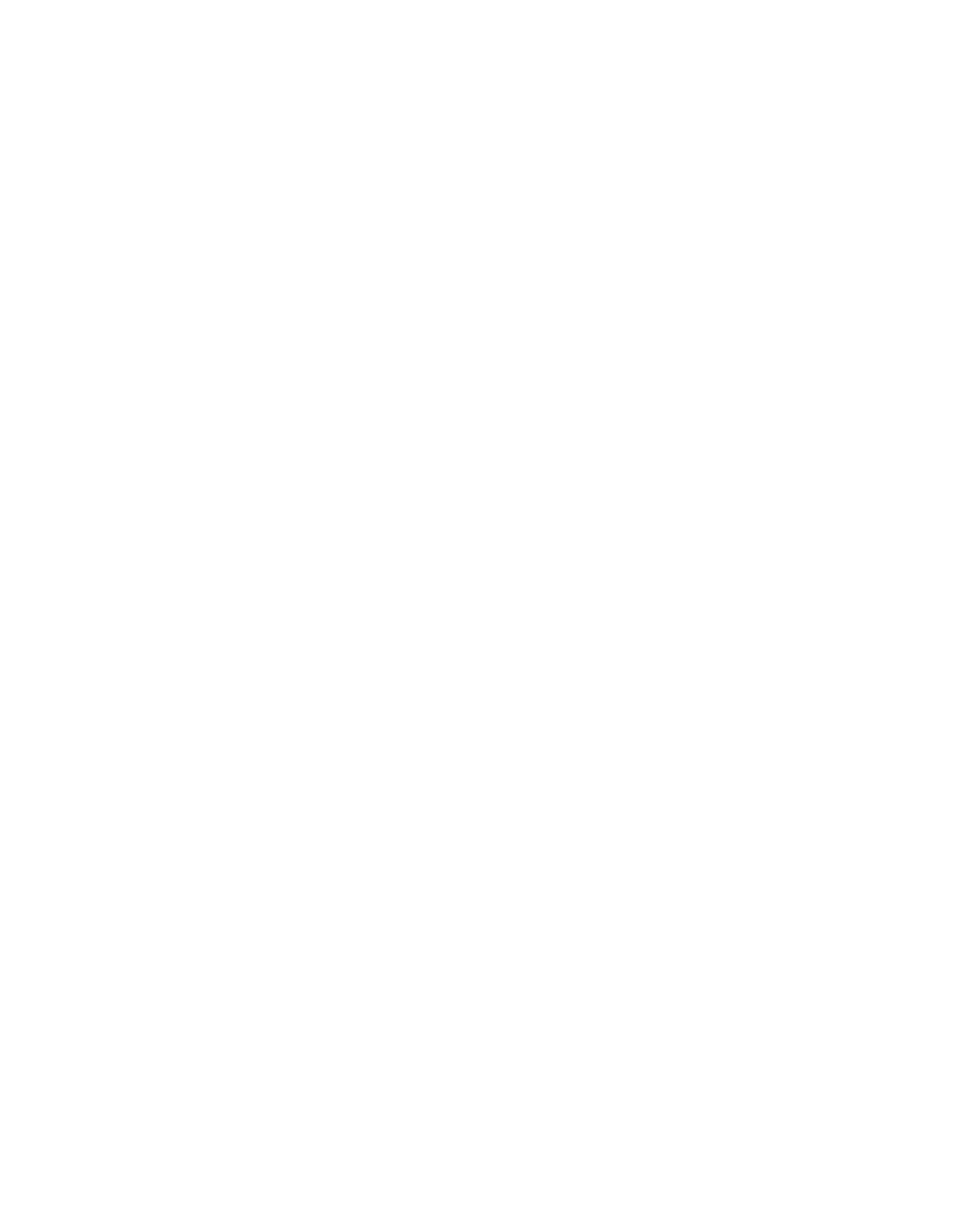#### **APPENDIX A: LEGISLATION**

#### 16. Olympic National Park

|                                                                         | Page |
|-------------------------------------------------------------------------|------|
| Jurisdiction, State cession over area included in park on March 8, 1941 | 77   |
|                                                                         | 79   |
| Jurisdiction, State cession of 1941 accepted Act of Mar. 6, 1942        | 79   |
| Acquisition of non-Federal land within park in exchange for national    | 82   |

#### An Act To establish the Olympic National Park, in the State of Washington, and for other purposes, approved June 29,<br>1938 (52 Stat. 1241)

Be it enacted by the Senate and House of Representatives of the United States of America in Congress assembled, That the Mount Olympus National Monument established pursuant to proclamation of the President dated March 2, 1909, is hereby abolished, and the tracts of land in the State of Washington particularly described as follows, to wit: Township 25 north, range 4 west, sections 5 to 8, 17 to 20, and 29 to 32, inclusive (unsurveyed); township 26 north, range 4 west, sections 1 to 12, 17 to 20, and 29 to 32, inclusive (unsurveyed); township 27 north, range 4 west, sections 5 to 8, 17 to 20, and 29 to 36, inclusive (unsurveyed); township 28 north, range 4 west, sections 17 to 22, and 27 to 34, inclusive (unsurveyed); townships 25, 26, and 27 north, range 5 west (unsurveyed); township 28 north, range 5 west, sections 7 to 36, inclusive (unsurveyed); township 24 north, range 6 west, sections  $3$  to 10, 15 to 22, and 27 to 34, inclusive (unsurveyed); townships 15 to  $22$ , and 27 to 34, inclusive (unsurveyed); townships 25, 26, and 27 north, range 6 west (unsurveyed); township 28 north, range 6 west, sections 7 to 36, inclusive (unsurveyed); townships 24, 25, 26, and 27 north, r tions 5 to 36 inclusive (unsurveyed); township 24 north, range 8 west, sections 1 to 18, inclusive (partly surveyed); townships 25, 26, 27, and 28 north, range 8 west (unsur-<br>veyed); township 29 north, range 8 west, sections 6, 7, 18, 19 to 21, and 28 to 33, inclusive (unsurveyed); township 30 north, range 8 west, sections 18, 19, 30, and 31 (partly surveyed); township 24 north, range 9 west, sections 1, 2, 11, 12, 13, and 14 (partly surveyed); township 25 north, range 9 west (unsurveyed); township 26 north, range 9 west, sections 1 to 18, inclusive (unsurveyed), each half of section 19 (unsurveyed), sections 20 to 29, and 32 to 36, inclusive (surveyed); townships 27 and 28 north, range 9 west (unsurveyed); township 29 north, range 9 west (partly surveyed); township 30 north, range 9 west, sections 13, 14, and 23 to 36, inclusive (partly surveyed); township 26 north, range 10 west, sections 1, 12, and 13 (surveyed); township  $27$  north, range 10 west, sections 1 to 6, inclusive, 12, 13, 24, 25, and 36 (surveyed); township 28 north, range 10 west, south half section 7, south half

77

Olympic<br>National Park,<br>Wash..<br>established. Mount Olympus<br>National Monu-<br>ment abolished. 35 Stat. 2247.<br>Lands trans-<br>ferred to park.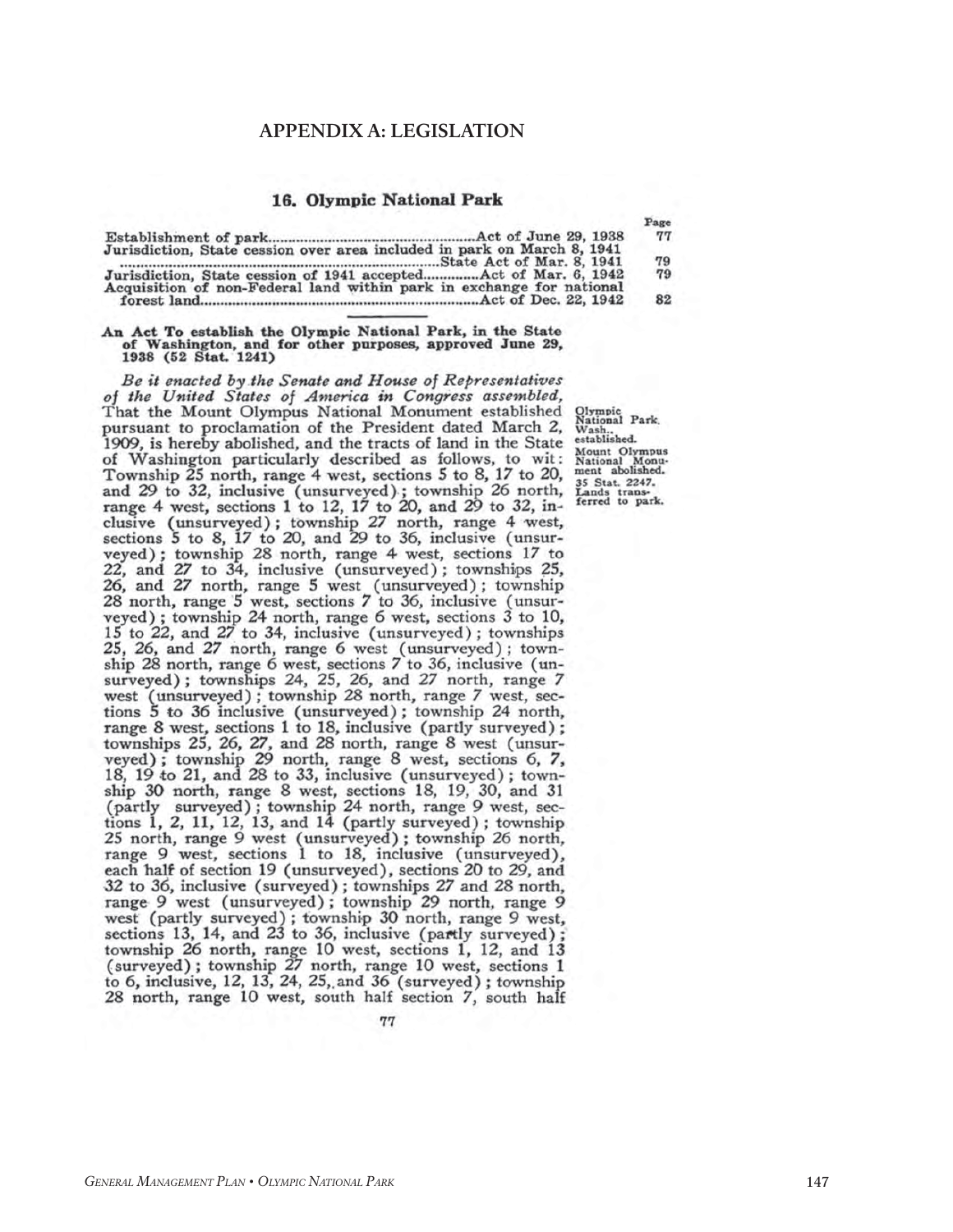#### II. NATIONAL PARKS - OLYMPIC

section 8, south half section 9, south half section 10, south half section 11, south half section 12, sections 13 to 36, inclusive (unsurveyed) all west of the Willamette meridian, in Washington, are hereby reserved and withdrawn<br>from settlement, occupancy, or disposal under the laws of the United States and dedicated and set apart as a public park for the benefit and enjoyment of the people and shall be known as the Olympic National Park, and all lands formerly included in the Mount Olympus National Monument and not included in the above description are hereby transferred to and made a part of the Olympic National Forest. (16 U.S.C. sec. 251.)<br>SEC. 2. That in the areas of said park lying east of the

range line between ranges 9 and 10 and north of the seventh standard parallel, and east of the range line between ranges 4 and 5 west, Willamette meridian, all mineral deposits of the classes and kinds now subject to location, entry, and patent under the mining laws of the United States shall be, exclusive of the land containing them, subject to disposal under such laws for a period of five years from the date of approval of this Act, with rights of occupation and use of so much of the surface of the land as may be required for all purposes reasonably incident to the mining or removal of the minerals and under such general regulations as may be prescribed by the Secretary of the Interior. (16 U.S.C. sec. 252.)

SEC. 3. The income of each county receiving moneys from the Olympic National Forest, under the Act of May 23, 1908 (35 Stat. 260, ch. 192), as amended, shall be proportional to the total area of each county in the Olympic National Forest and the Olympic National Park combined.

(16 U.S.C. sec. 253.)<br>SEC. 4. The administration, protection, and development of the Olympic National Park shall be exercised under the direction of the Secretary of the Interior by the National Park Service, subject to the provisions of the Act of August 25, 1916 (39 Stat. 535), entitled "An Act to establish a National Park Service, and for other purposes", as amended. (16 U.S.C. sec. 254.)

SEC. 5. Nothing herein contained shall affect any valid existing claim, location, or entry made under the land laws of the United States, whether for homestead, mineral, rightof-way, or any other purpose whatsoever, or shall affect the right of any such claimant, locator, or entryman to the full use and enjoyment of his land, nor the rights reserved by treaty to the Indians of any tribes.

The President may after eight months from the approval of this Act by proclamation add to the Olympic National Park any lands within the boundaries of the Olympic National Forest, and any lands which may be acquired by the Government by gift or purchase, which he may deem<br>it advisable to add to such park; and any lands so added to such park shall, upon their addition thereto, become

Mineral deposits.

Lands trans-<br>ferred to Olympic National<br>Forest.

78

Division of<br>receipts for<br>schools and roads. 16 U.S.C. sec. 500.

Administration, etc.

16 U.S.C., ch. 1.

Existing c'aims,<br>etc., not affected.

Additions to park.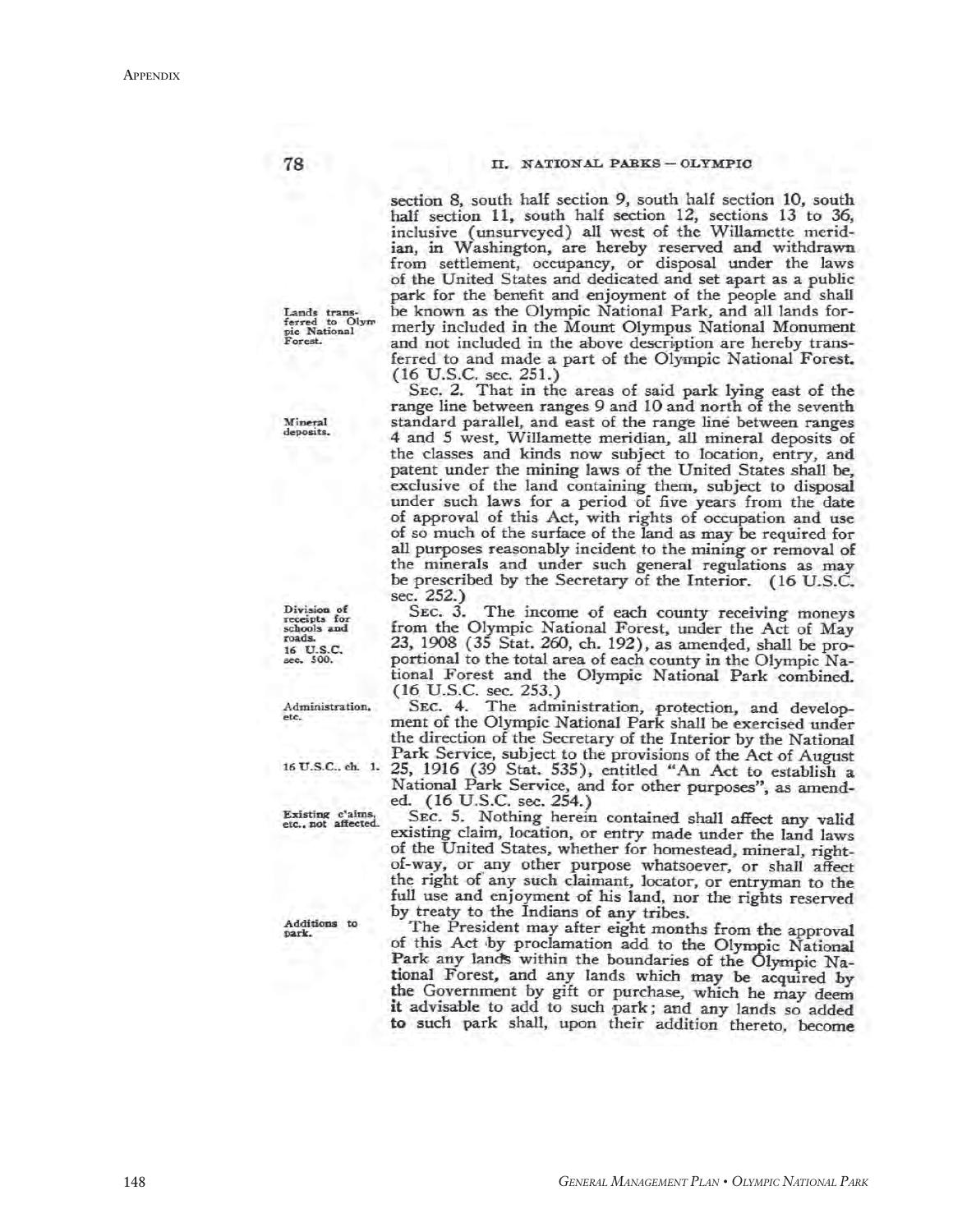#### II. NATIONAL PARKS - OLYMPIC

subject to all laws and regulations applicable to other lands within such park: *Provided*, That the total area of the said park shall not exceed eight hundred and ninety-eight thousand two hundred and ninety-two acres: Provided further, That before issuing any such proclamation, the President shall consult with the Governor of the State of Washington, the Secretary of the Interior, and the Secretary of Agriculture and advise them of the lands which he proposes to add to such park, and shall afford them a reasonable opportunity to consult with and communicate to him their views and recommendations with respect to the addition of such lands to such park,<sup>1</sup> (16 U.S.C. sec. 255.)

## Excerpt from an Act of the Legislature of Washington, ap-<br>proved March 8, 1941, ceding to the United States exclusive<br>jurisdiction over the territory then included in the Olympic<br>National Park. (Chapter 51 of the Laws of 1 National Park. (Cha<br>State of Washington)

Exclusive jurisdiction shall be, and the same is hereby ceded to the United States over and within all the territory that is now included in that tract of land in the State of Washington, set aside for the purposes of a national park, and known as the Olympic National Park; saving, however, to the said state, the right to serve civil and criminal process within the limits of the aforesaid park, in suits or prosecutions for or on account of rights acquired, obligations incurred, or crimes committed in said state, but outside of said park; and saving further to the said state the right to tax persons and corporations, their franchises and property on the lands included in said park: PROVIDED, HOWEVER, This jurisdiction shall not vest until the United<br>States through the proper officer, notifies the Governor of this state that they assume police or military jurisdiction over said park.

# An Act To accept the cession by the State of Washington of exclusive jurisdiction over the lands embraced within the Olympic National Park, and for other purposes, approved March 6, 1942 (56 Stat. 135)

Be it enacted by the Senate and House of Representatives of the United States of America in Congress assembled, That the provisions of the act of the Legislature of the State of Washington, approved March 8, 1941 (Chapter 51 of the Laws of 1941 of the State of Washington), ceding to the United States exclusive jurisdiction over and within all the territory included on March 8, 1941, in the tract of land in the State of Washington, set aside for the purposes of a national park and known as the Olympic National Park, are hereby accepted. Subject to the reservations made by the State in the act of cession, the United States hereby assumes sole and exclusive jurisdiction over such territory. (16 U.S.C. sec. 256.)

Olympic Na<br>tional Park,<br>Wash.  $Na-$ Cession of juris-<br>diction to U.S.

Provisos. Limitation. 79

Consultation<br>before issuance<br>of proclamation.

<sup>&</sup>lt;sup>1</sup> See proclamations No. 2380 of January 2, 1940 (3 CFR, CUM.SUPP., 140), and No. 2587 of May 29, 1943 (3 CFR, CUM.SUPP., 333), adding land to the park.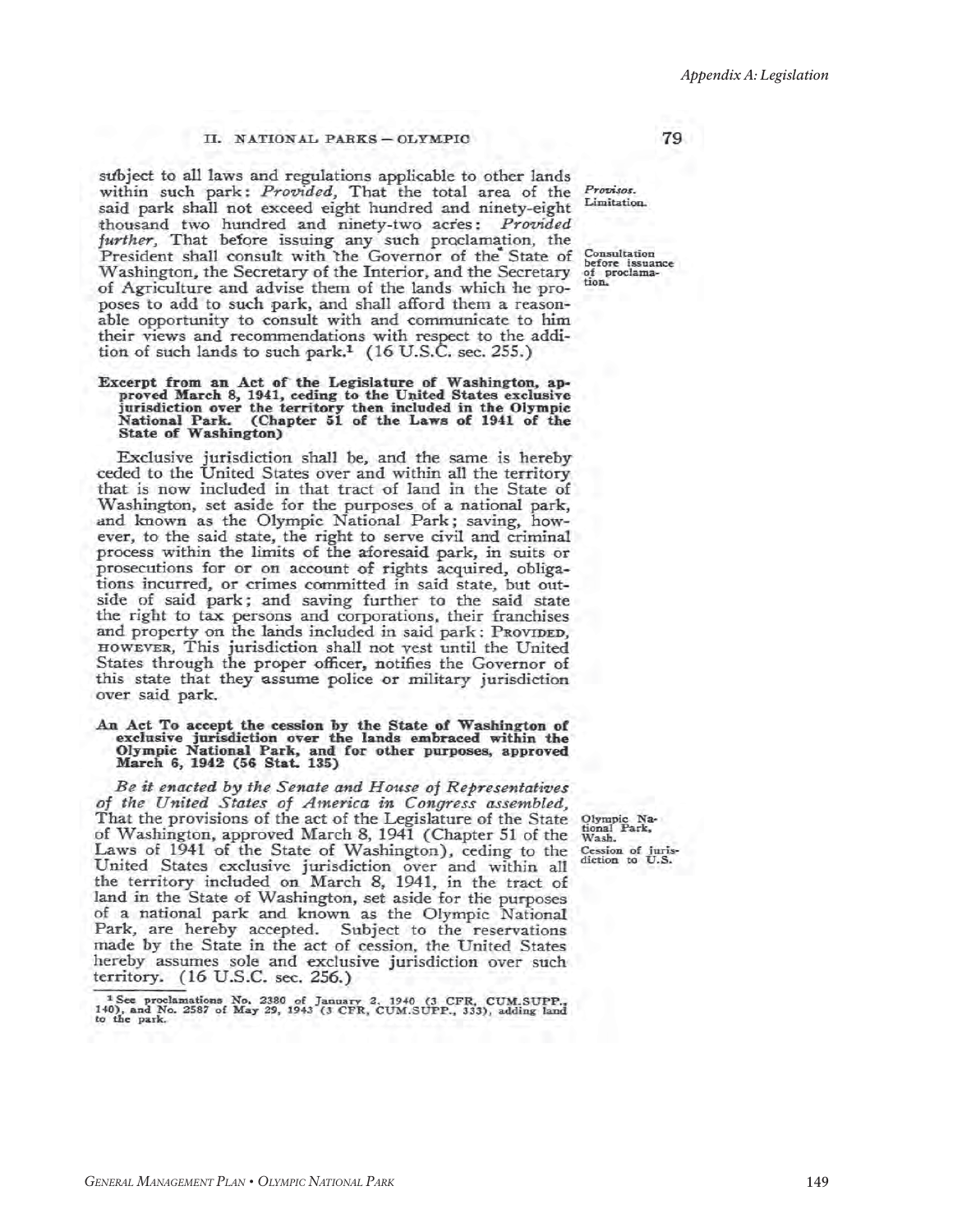II. NATIONAL PARKS-OLYMPIC

Assignment to<br>Washington washington<br>western judicial<br>district.

80

Hunting, fishing,<br>etc., prohibitions.

Rules and<br>Regulations.

Penalties.

SEC. 2. The park shall constitute a part of the United States judicial district for the western district of Washington, and the district court of the United States in and for said district shall have jurisdiction over all offenses committed within the boundaries of the park. All fugitives from justice taking refuge in the park shall be subject to the same laws as refugees from justice found in the State of Washington. (16 U.S.C. sec. 256a.)

SEC. 3. All hunting or the killing, wounding, or capturing at any time of any wild bird or animal, except dangerous animals when it is necessary to prevent them from destroying human lives or inflicting personal injury, is prohibited within the limits of the park, nor shall any fish be taken out of any of the waters of the park, except at such seasons and at such times and in such manner as may be directed by the Secretary of the Interior. The Secretary of the Interior shall make and publish such general rules and regulations as he may deem necessary and proper for the management and care of the park and for the protection of the property therein, especially for the preservation from injury or spoliation of all timber, mineral deposits, natural curiosities, or wonderful objects within the park, and for the protection of the animals and birds in the park from capture or destruction, and to prevent their being frightened or driven from the park; and he shall make rules and regulations governing the taking of fish from the waters in the park. Possession within the park of the dead bodies or any part thereof of any wild bird or animal shall be prima facie evidence that the person or persons having the same are guilty of violating this Act. Any person or persons, stage or express company, railway or other transportation company, who knows or has reason to believe that such wild birds, fish, or animals were taken or killed contrary to the provisions of this Act or the rules and regulations promulgated by the Secretary of the Interior, and who receives for transportation the dead bodies or any part thereof of the wild birds, fish, or animals so taken or killed, or who shall violate any of the other provisions of this Act, or the rules and regulations, with reference to the management and care of the park, or for the protection of the property therein, for the preservation from<br>injury or spoliation of timber, mineral deposits, natural curiosities, or wonderful objects within the park, or for the protection of the animals, birds, and fish in the park, or who shall within the park commit any damage, injury, or spoliation to or upon any building, fence, sign, hedge, gate, guidepost, tree, wood, underwood, timber, garden, crops, vegetables, plants, land, springs, mineral deposits, natural curiosities, or other matter or thing growing or being thereon, or situated therein, shall be deemed guilty of a misdemeanor and shall be subect to a fine of not more than \$500 or imprisonment not exceeding six months, or both, and be adjudged to pay all the costs of the proceedings.  $(16 \text{ U.S.C. sec. } 256b.)$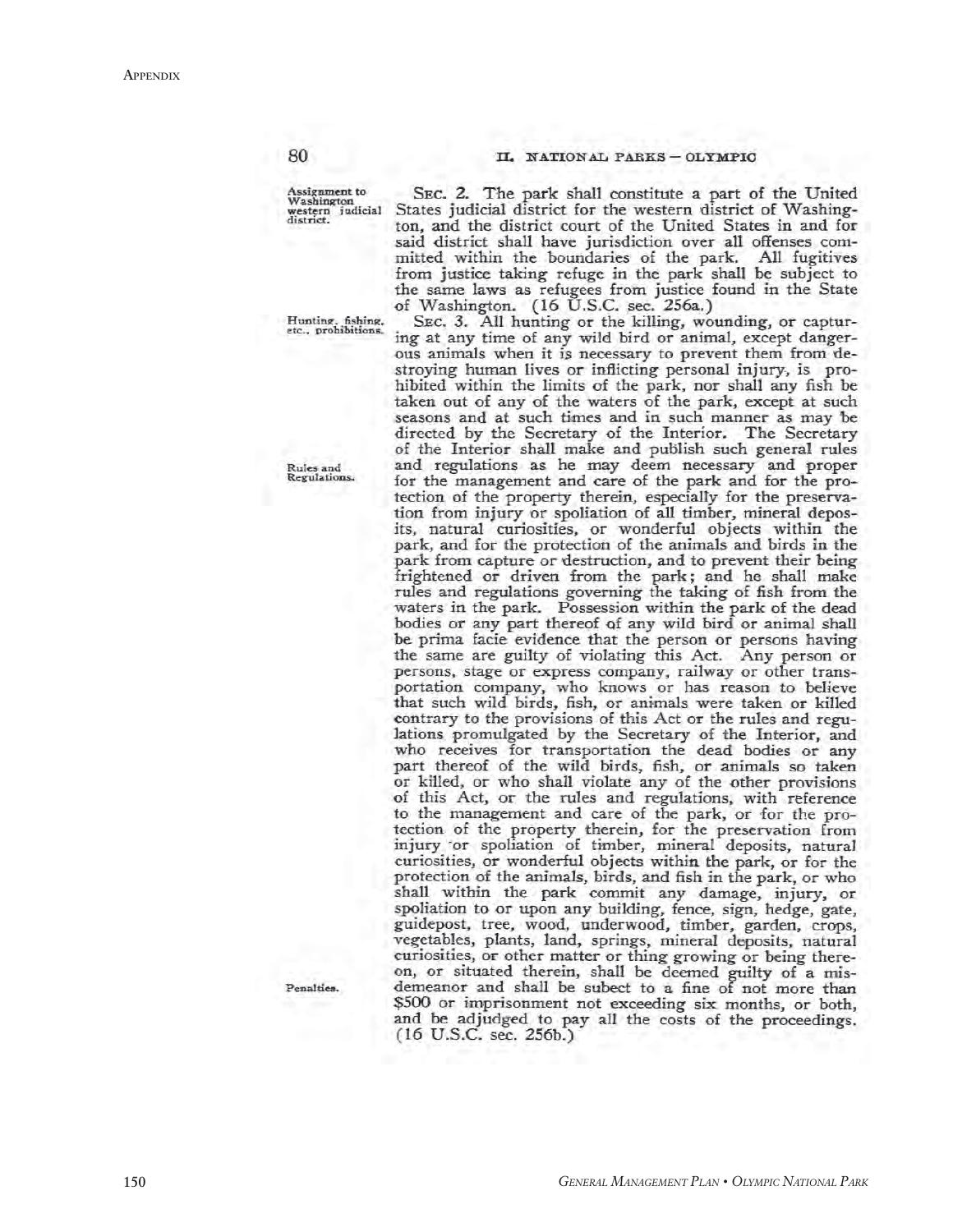#### II. NATIONAL PARKS-OLYMPIC

SEC. 4. All guns, traps, nets, seines, fishing tackle, teams, Forfeiture of property used for property used for horses, or means of transportation of every nature or description used by any person or persons within the limits of the park when engaged in killing, trapping, ensnaring, taking, or capturing such wild birds, fish, or animals contrary to the provisions of this Act or the rules and regulations promulgated by the Secretary of the Interior shall<br>be forfeited to the United States and may be seized by the officers in the park and held pending prosecution of any person or persons arrested under the charge of violating the provisions of this Act, and upon conviction under this Act of such person or persons using said guns, traps, nets, seines, fishing tackle, teams, horses, or other means of transportation, such forfeiture shall be adjudicated as a penalty in addition to the other punishment prescribed in this Act. Such forfeited property shall be disposed of and accounted for by and under the authority of the Secretary of the Interior: Provided, That the forfeiture of teams, Proviso, horses, or other means of transportation shall be in the discretion of the court. (16 U.S.C. sec. 256c.)

SEC. 5. Upon the recommendation and approval of the Secretary of the Interior of a qualified candidate, the United<br>States District Court for the Western District of Washington shall appoint a park commissioner, who shall have jurisdiction to hear and act upon all complaints made of any violations of law or of the rules and regulations made by the Secretary of the Interior for the government of the park and for the protection of the animals, birds, and fish, and objects of interest therein, and for other purposes authorized by this Act. Such commissioner shall have power, upon sworn information, to issue process in the name of the United States for the arrest of any person charged with a violation of the rules and regulations, or with a violation of any of the provisions of this Act prescribed for the government of the park and for the protection of the animals, birds, and fish in the park, and to try the person so charged, and, if found guilty, to impose punishment and to adjudge the forfeiture prescribed. In all cases of conviction an appeal shall lie from the judgment of the Appeals. commissioner to the United States District Court for the Western District of Washington; and the district court shall prescribe the rules of procedure and practice for the commissioner in the trial of cases and for appeal to the district court. (16 U.S.C. sec. 256d.)

SEC. 6. The park commissioner shall also have power to issue process, as hereinbefore provided, for the arrest of any person charged with the commission within the park of any criminal offense not covered by the provisions of section 3 of this Act, to hear the evidence introduced, and, if he is of the opinion that probable cause is shown for holding the person so charged, for trial, shall cause such person to be safely conveyed to a secure place of confinement within the jurisdiction of the United States District

purposes.

81

Park commissioner.

Appointment and<br>jurisdiction.

Judicial powers.

Procedure in<br>other cases.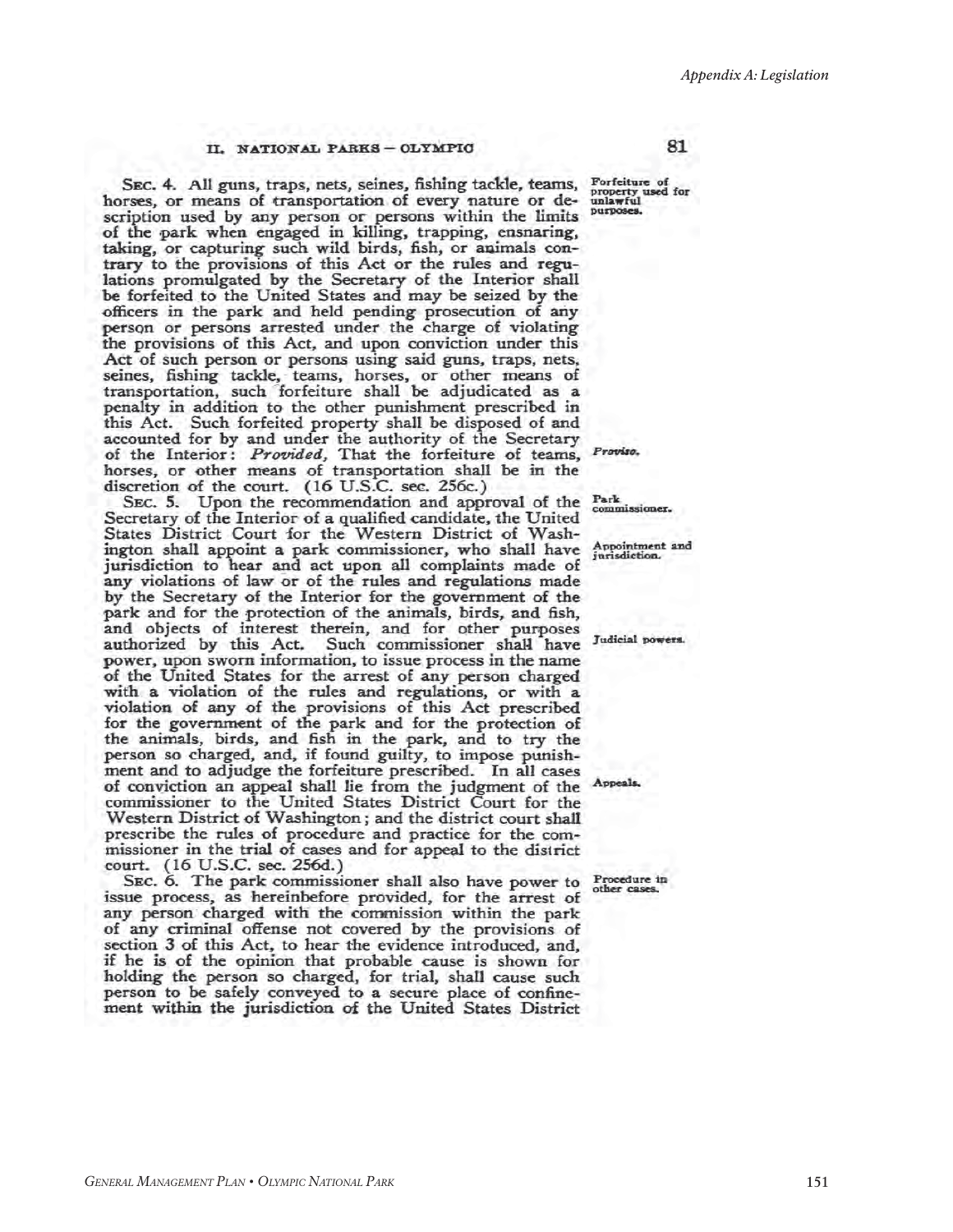Court for the Western District of Washington, and certify a transcript of the record of his proceedings and the testimony in such case to the said district court, which court shall have jurisdiction of the case. The park commissioner<br>shall have authority to grant bail in all cases according to<br>the laws of the United States. (16 U.S.C. sec. 256e.)

SEC. 7. The park commissioner shall be paid an annual salary as appropriated for by Congress. (16 U.S.C. sec. 256f.)

SEC. 8. All fees, costs, and expenses arising in cases under this Act and properly chargeable to the United States shall be certified, approved, and paid as are like fees, costs, and expenses in the courts of the United States. (16 U.S.C. sec. 256g.)

SEC. 9. All fees, fines, costs, and expenses imposed and collected shall be deposited by the commissioner, or by the marshal of the United States collecting the same, with the clerk of the United States District Court for the Western

District of Washington. (16 U.S.C. sec. 256h.)<br>Sec. 10. The Secretary of the Interior shall notify in<br>writing the Governor of the State of Washington of the passage and approval of this Act, and of the fact that the United States assumes police jurisdiction over the park. Upon the acceptance by the Secretary of the Interior of further cessions of jurisdiction over lands now or hereafter included in the Olympic National Park, the provisions of sections 2 to 9, inclusive, shall apply to such lands. (16 U.S.C. sec. 256i.)

An Act To authorize the exchange of lands not in Federal own-<br>ership within the Olympic National Park, Washington, for<br>national forest lands in the State of Washington, approved<br>December 22, 1942 (56 Stat. 1070)

Be it enacted by the Senate and House of Representatives of the United States of America in Congress assembled, That title to State, county, and private lands situated north<br>of the line between townships 27 and 28 north, Willamette<br>base and meridian, Washington, and within the boundaries of the Olympic National Park as now or hereafter established by proclamation of the President of the United States, shall be subject to acceptance under the provisions of the Act approved March 20, 1922 (42 Stat. 465; 16 U.S.C. 485), and such lands when vested in the ownership of the United States shall be a part of the Olympic National Park subject to all laws and regulations applicable thereto. (16 U.S.C. sec. 251a.)

Bail.

82

Pay of<br>commissioner.

Fees, costs, and<br>expenses.

Deposit of<br>collections.

Notice of acceptance of<br>jurisdiction.

Olympic<br>National Park,<br>Wash. Exchange<br>of lands.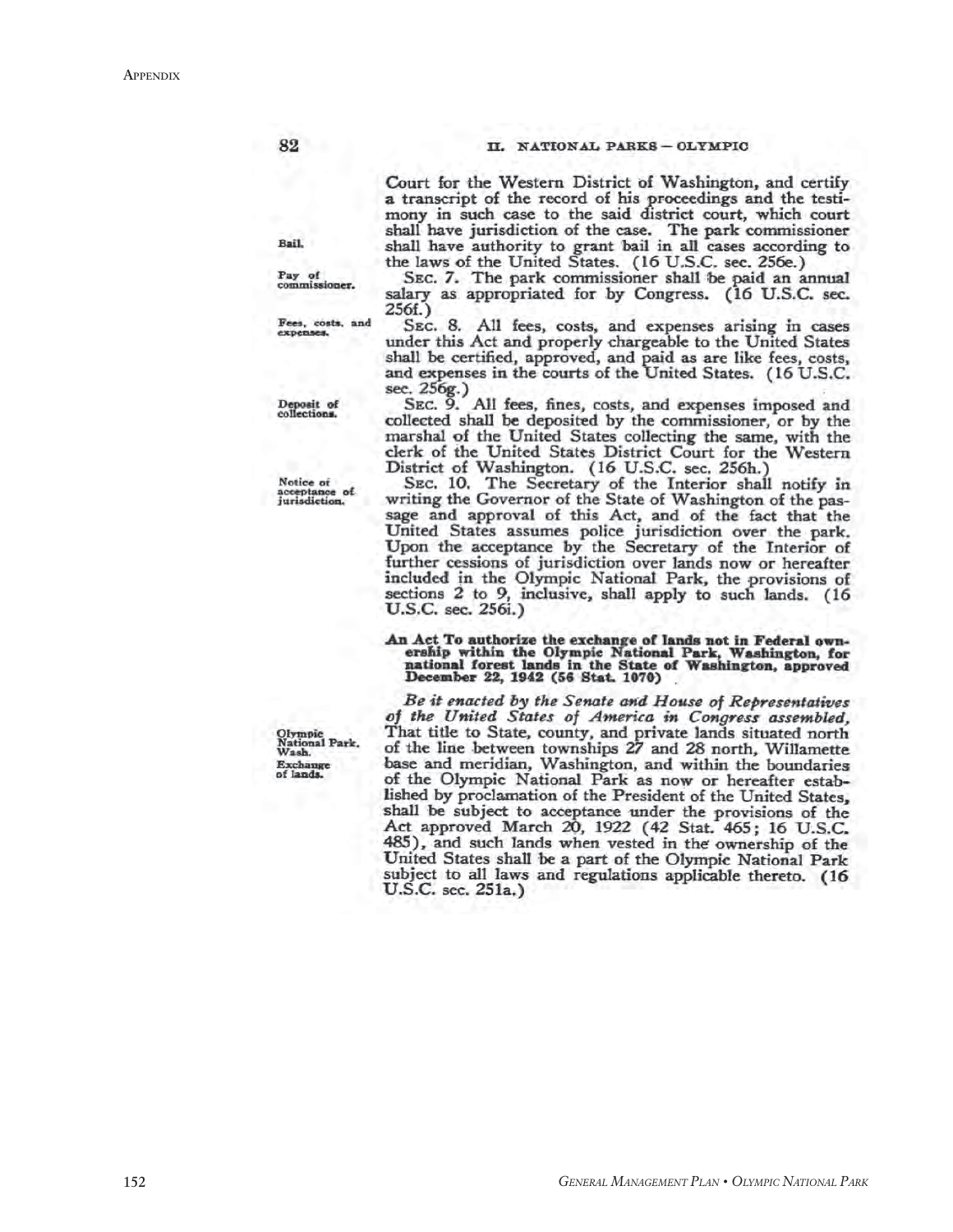#### 100 STAT, 3527

#### Public Law 99-635 99th Congress

#### An Act

#### To revise the boundaries of Olympic National Park and Olympic National Forest in the State of Washington. and for other purposes.

Be it enacted by the Senate and House of Representatives of the

United States of America in Congress assembled,<br>SECTION 1. (a) The boundary of Olympic National Park, Washington, is hereby revised to include within the park-

(1) all submerged lands and waters of Lake Ozette, Washington, and the Ozette River, Washington;

(2) all surveyed and unsurveyed islands lying off the coast of the State of Washington in the Pacific Ocean between latitudes 48 degrees 23 minutes north and 47 degrees 38 minutes north;

(3) those lands between mean high tide and the lowest low tide beginning in section 22, township 24 north, range 13 west Willamette meridian, at the common boundary between the Olympic National Park and the Quinault Indian Reservation, to section 18, township 32 north, range 15 west Willamette meridian, at the common boundary between the Olympic National Park and the Makah Indian Reservation, except those lands directly adjacent to and west of the Hoh, Ozette, and Quillayute Indian Reservations: Provided, That such lands as are identified in this paragraph shall continue to be open to fishing and to the taking of shellfish in conformity with the laws and regulations of the State of Washington; and

(4) approximately nine thousand six hundred and thirtyeight acres, and to exclude from the park approximately three thousand three hundred and fifty-two acres, as generally depicted on the maps entitled "Boundary Modifications, Olympic National Forest and Olympic National Park", numbered 149/60,030A, sheets 1 through 9, and dated September 1986, which shall be on file and available for public inspection in the office of the<br>National Park Service, United States Department of the Interior.

(b) The boundary of Olympic National Forest, Washington, is hereby revised to include in the national forest approximately three thousand three hundred and fifty-two acres and to exclude from the national forest approximately nine thousand three hundred and twenty-four acres, as generally depicted on the maps entitled "Boundary Modifications, Olympic National Forest and Olympic National Park", numbered 149/60,030A, sheets 1 through 10, and dated September 1986, which shall be on file and available for public inspection in the office of the Forest Service, United States Department of Agriculture.

(c) Section 3 of the Washington State Wilderness Act of 1984 (Public Law 98-339, Act of July 3, 1984, 98 Stat. 301) is amended—

(1) by striking subsection (2) and inserting in lieu thereof the following new subsection:

Nov. 7, 1986  $[S. 2351]$ 

**National Forest** System.<br>National parks, monuments, etc. National Wilderness Preservation System.<br>16 USC 251n.

Indians. Fish and fishing.

Public information.

Public information. 16 USC 251n note.

98 stat. 299.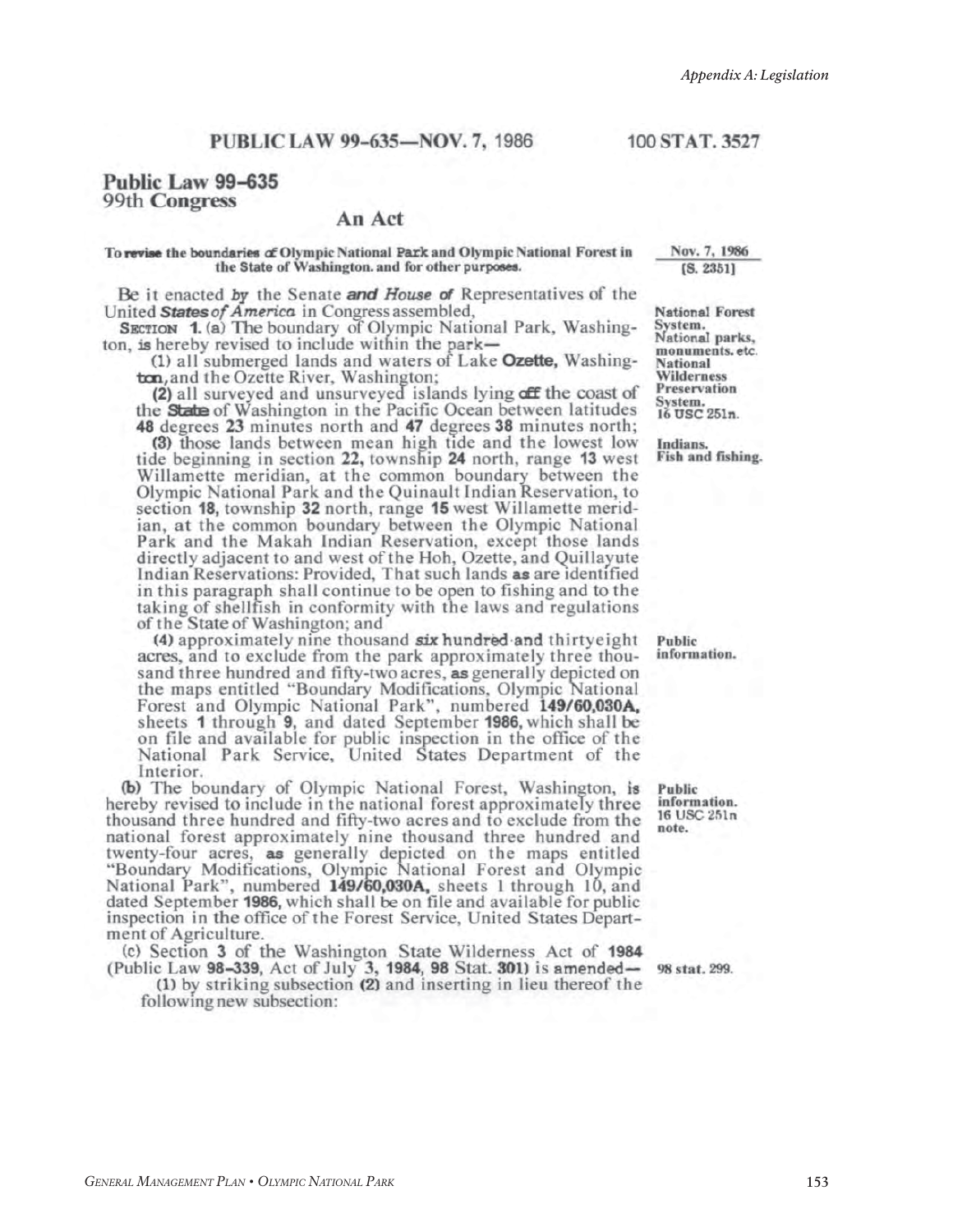"(2) certain lands in the Olympic National Forest, Washington, which comprise approximately forty-four thousand four hundred and seventy-four acres, as generally depicted on a map antitled 'Buckhorn Wildemess—Revised', numbered 98-339-<br>3(2), sheets 1 and 2, and dated September 1986, and which<br>shall be known as the Buckhorn Wildemess;";<br>(2) by striking subsection (13) and inserting in lieu thereof th

following new subsection:

"(13) certain lands in the Olympic National Forest, Washington, which comprise approximately thirteen thousand and fifteen acres, as generally depicted on a map entitled 'Mount Skokomish Wilderness-Revised', numbered 98-339-3(13) and dated September 1986, and which shall be known as the 'Mount Skokomish Wilderness-Revised', dated September 1986, and which shall be known as the Mount Skokomish Wilderness;"; and

(3) by striking subsection (19) and inserting in lieu thereof the following new subsection:

"(19) certain lands in the Olympic National Forest, Washington, which comprise approximately sixteen thousand six hundred and eighty-two acres, as generally depicted on a map entitled 'The Brothers Wilderness-Revised', numbered 98-339-3(19) and dated September 1986, and which shall be known as 'The Brothers Wilderness;'.'

SEC. 2. (a) Federal lands, waters, and interests therein formerly within the boundary of Olympic National Forest which are included within the boundary of Olympic National Park pursuant to section 1 of this Act are, subject to valid existing rights, hereby transferred to the administrative jurisdiction of the Secretary of the Interior for administration as part of the park, and shall be subject to all the laws and regulations applicable to the park: Provided further, That within section 15, township 15 north, range 9 west Willamette meridian, and within an area extending not more than one mile north of such section, nothing herein shall be construed to limit or otherwise modify the authority of the Secretary of Agriculture to design and construct a forest logging road east of the park boundary:<br>**Provided**, however, That the Secretary of Agriculture shall not construct the road as boundary but not more than five hundred feet east of the divide. Following construction, the Secretary of the Interior is hereby authorized and directed to redescribe and relocate the boundary of the park along the eastern clearing limits of the road.

(b) Federal lands, waters, and interests therein formerly within the boundary of Olympic National Park which are excluded there-<br>from pursuant to section 1 of this Act are, subject to valid existing<br>rights, hereby transferred to the administrative jurisdiction of the<br>Secretary of Agricu National Forest, and shall be subject to all the laws and regulations applicable to the National Forest System: Provided, That any lands deleted from the park and included within the Buckhorn Wilderness, Mount Skokomish Wilderness, or The Brothers Wilderness pursuant to this Act shall be managed in accordance with the provisions of the Washington State Wilderness Act of 1984 (Public Law 98-339, Act of July 3, 1984, 98 Stat. 301).

SEC.3. (a)The Secretary of the Interior is authorized to acquire by donation, purchase with donated or appropriated funds, exchange, bequest or otherwise any non-Federal lands, waters, and interests

Public lands. **Water** 16 USC 251n note.

98 Stat. 299. Gifts and property.<br>Real property. Water 16 USC 251n note.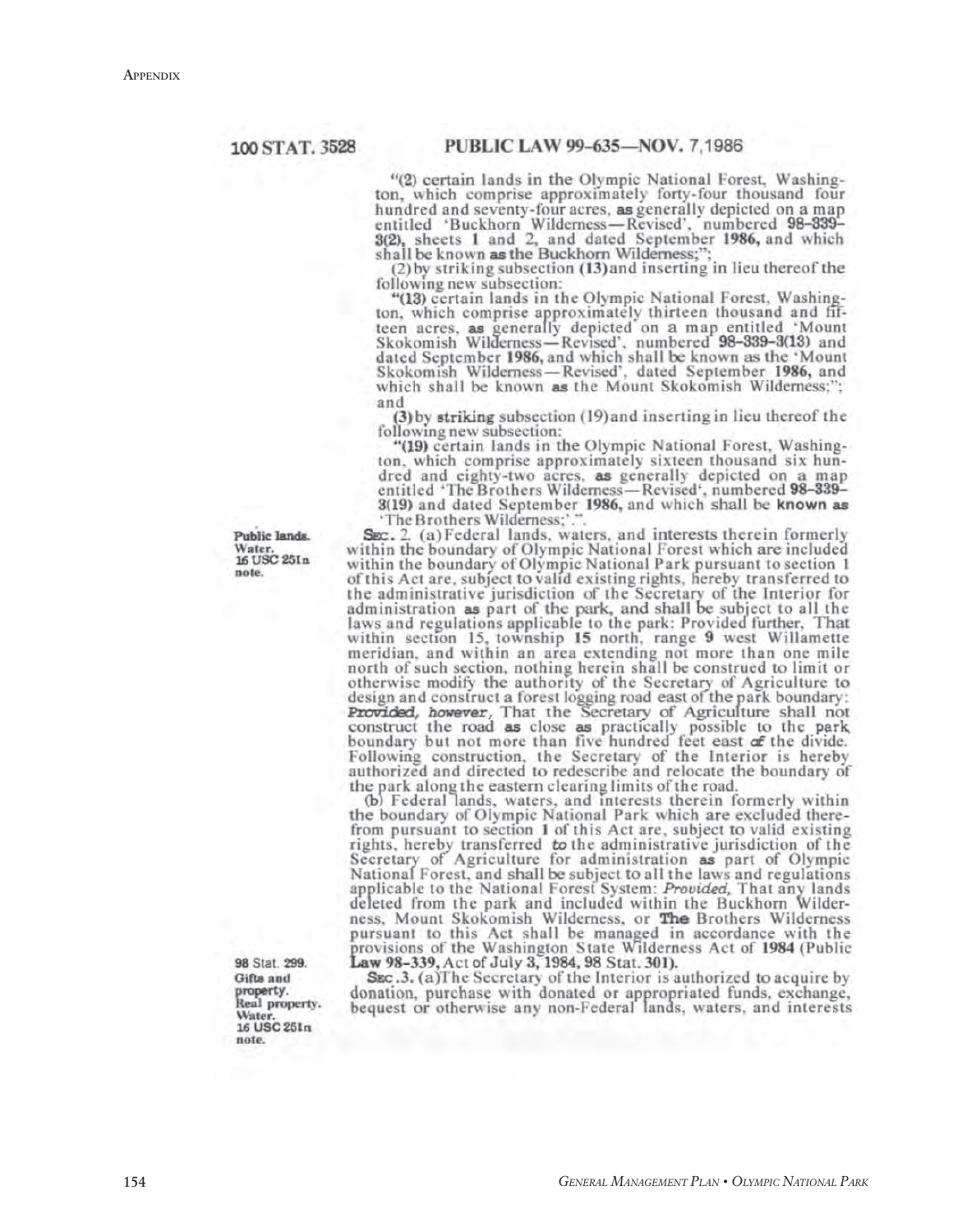#### PUBLIC LAW 99-635-NOV.7,1986

therein included within the boundary of Olympic National Park pursuant to section 1 of this Act: Provided: That any lands, waters, or interests therein owned by the State of Washington or any political subdivision thereof may be acquired only by donation or exchange.

(b) For the purpose of section 7 of the Land and Water Conservation Fund Act of 1965 (78 Stat. 903, as amended, 16 U.S.C460l-9), the boundary of the Olympic National Forest, as modified pursuant to section 1 of this Act, shall be treated as if it was the boundary of that national forest on January 1,1965.

SEC.4. There are hereby authorized to be appropriated such sums as may be necessary to carry out the purposes of this Act, except that the total amounts authorized to be appropriated for the purpose of acquisition of lands, waters, and interests therein pursuant to this Act shall not exceed \$1,000,000.

Approved November 7.1986.

Arpropriation.

100 of AT. 3529

Real property WWSC 251n note

LEGISLATIVE HISTORY-S. 2351:

SENATE REPORTS: No. 99-510 (Comm. on Energy and Natural Resources).<br>CONGRESSIONAL, RECORD, Vol. 132 (1986): Oct. 10, considered and passed Senate.<br>Oct. 15, considered and passed House.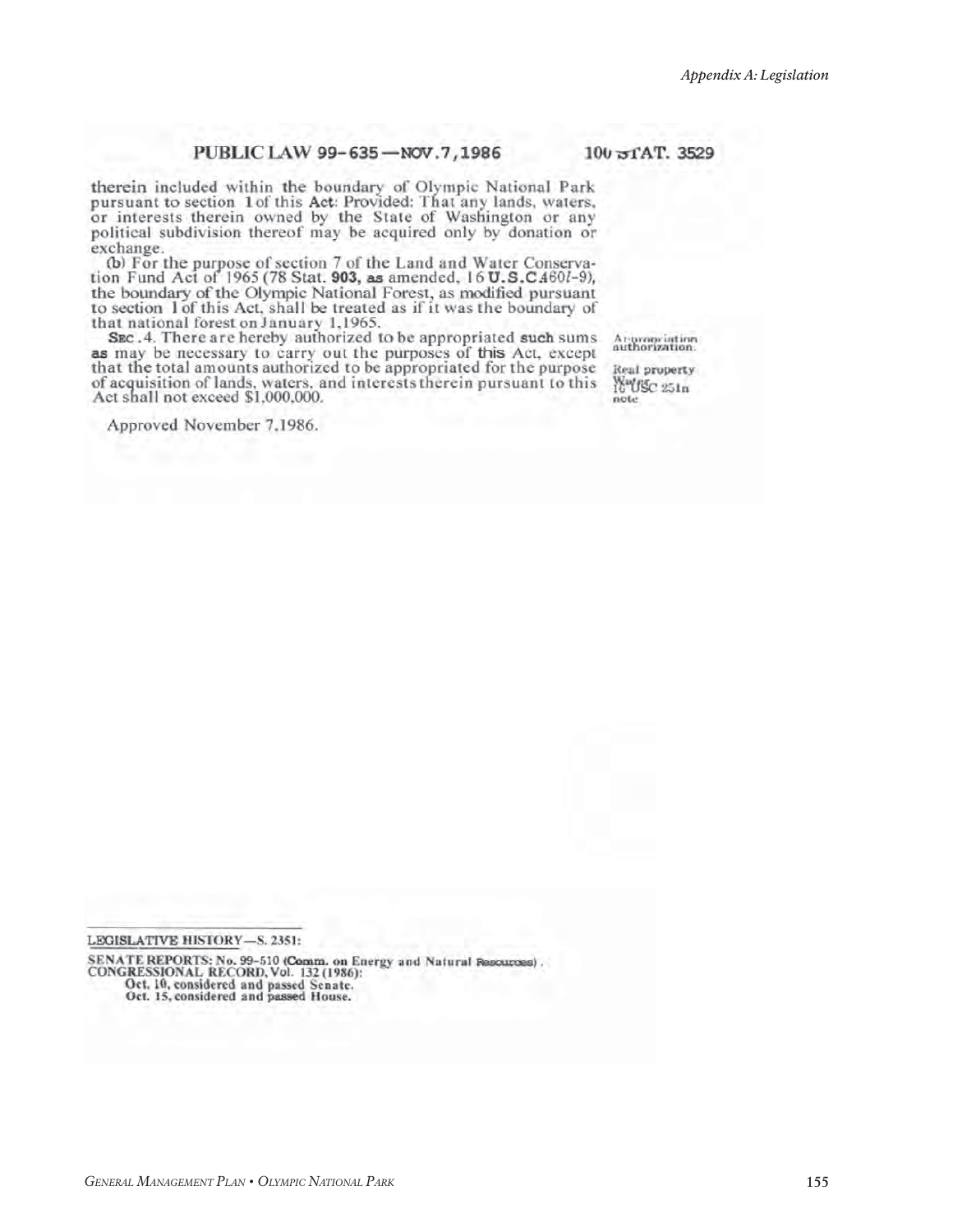#### **GLOSSARY**

**Adaptive Use —** A use for a structure or landscape other than its historic use, normally entailing some modification of the structure or landscape.

**Advisory Council on Historic Preservation —** The advisory council is an independent federal agency that promotes the preservation, enhancement, and productive use of our nation's historic resources, and advises the president and Congress on national historic preservation policy. As directed by National Historic Preservation Act of 1966, as amended, the advisory council serves as the primary federal policy advisor to the president and Congress; recommends administrative and legislative improvements for protecting our nation's heritage; advocates full consideration of historic values in federal decision-making; and reviews federal programs and policies to promote effectiveness, coordination, and consistency with national preservation policies.

Archeological Resource — Any material remains or physical evidence of past human life or activities of archeological interest, including the record of the effects of human activities on the environment. The records can revealing scientific or humanistic information through archeological research (DO-28).

**Backcountry** — Areas of the park that are not developed, including wilderness zones and river zones.

**Cultural Landscape** — A geographical area, including cultural and natural resources and the wildlife or domestic animals therein, associated with a historic event, activity, or person, or exhibiting other cultural or aesthetic values (DO-28). Four general types of cultural landscape (not mutually exclusive) are recognized, which are:

- Historic site is a landscape significant for its association with a historic event, activity, or person.
- Historic designed landscape, which is a landscape significant as a design or work, is consciously designed and laid out either by a master gardener, landscape architect, architect, or horticulturist to a design principle, or by an owner or other amateur according to a recognized style or tradition. It has a historical association with a significant person, trend, or movement in landscape gardening or architecture, or a significant relationship to the theory or practice of landscape architecture.
- Historic vernacular landscape whose use, construction, or physical layout reflects endemic traditions, customs, beliefs, or values in which the expression of cultural values, social behavior, and individual actions over time is manifested in physical features and materials and their interrelationships, including patterns of spatial organization, land use, circulation, vegetation, structu res, and objects; in which the physical, biological, and cultural features reflect the customs and everyday lives of people.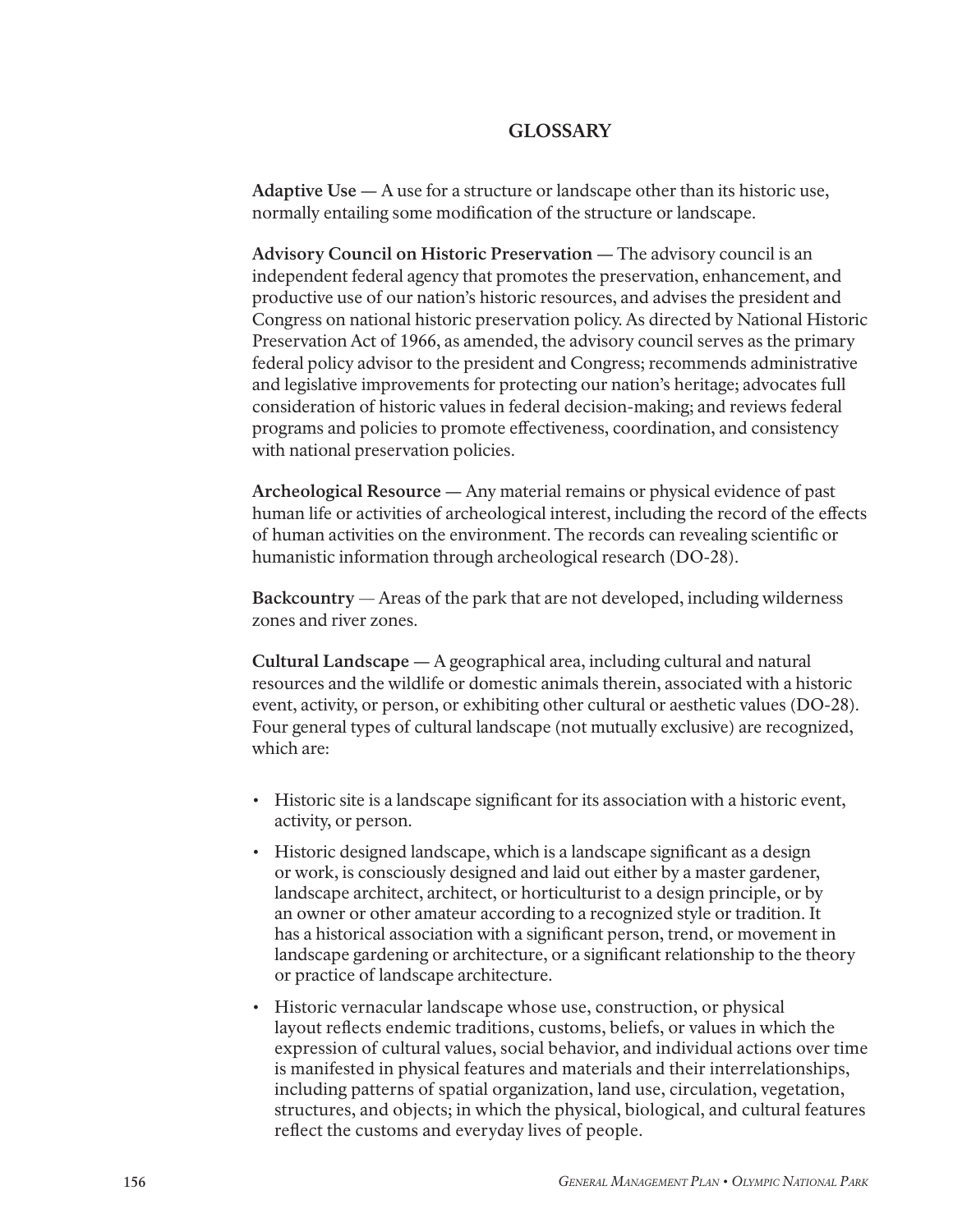• Ethnographic landscape is an area containing a variety of natural and cultural resources that associated people define as heritage resources, including plant and animal communities, geographic features, and structures, each with their own special local names.

Cultural Resource — An aspect of a cultural system that is valued by or significantly representative of a culture or that contains significant information about a culture. A cultural resource may be a tangible entity or a cultural practice. Tangible cultural resources are categorized as districts, sites, buildings, structures, and objects for the national register; and as archeological resources, cultural landscapes, structures, museum objects, and ethnographic resources for NPS management purposes.

**Estuarine —** Estuarine refers to something related to or in an estuary.

**Ethnographic Landscape —** Areas containing a variety of natural and cultural resources that associated people define as heritage resources, including plant and animal communities, geographic features, and structures, each with their own special local names.

**Ethnographic Resource** — A site, structure, object, landscape, or natural resource feature assigned traditional legendary, religious, subsistence, or other significance in the cultural system of a group traditionally associated with it. Ethnographic resources eligible for listing in the national register are known as traditional cultural properties (DO-28).

**Frontcountry** — Nonwilderness areas of the park where park facilities and concession facilities may be located.

**Historic District** — A geographically definable area, urban or rural, possessing a significant concentration, linkage, or continuity of sites, landscapes, structures, or objects, united by past events or aesthetically by plan or physical developments. A district also may be composed of individual elements separated geographically but linked by association or history (DO-28).

List of Classified Structures (LCS) — The LCS is the primary computerized database containing information about historic and prehistoric structures in which the National Park Service has or plans to acquire legal interest. Properties included in the list are either in or eligible for listing in the national register, or are to be treated as cultural resources by law, policy, or a decision reached through the planning process even though they do not meet all national register requirements (DO-28).

**Minimum Requirement —** The minimum requirement concept is a documented process used to determine whether administrative activities affecting wilderness resources or visitor experience are necessary, identify the minimum tool needed to effectively accomplish the task, and how to minimize impacts from such activities.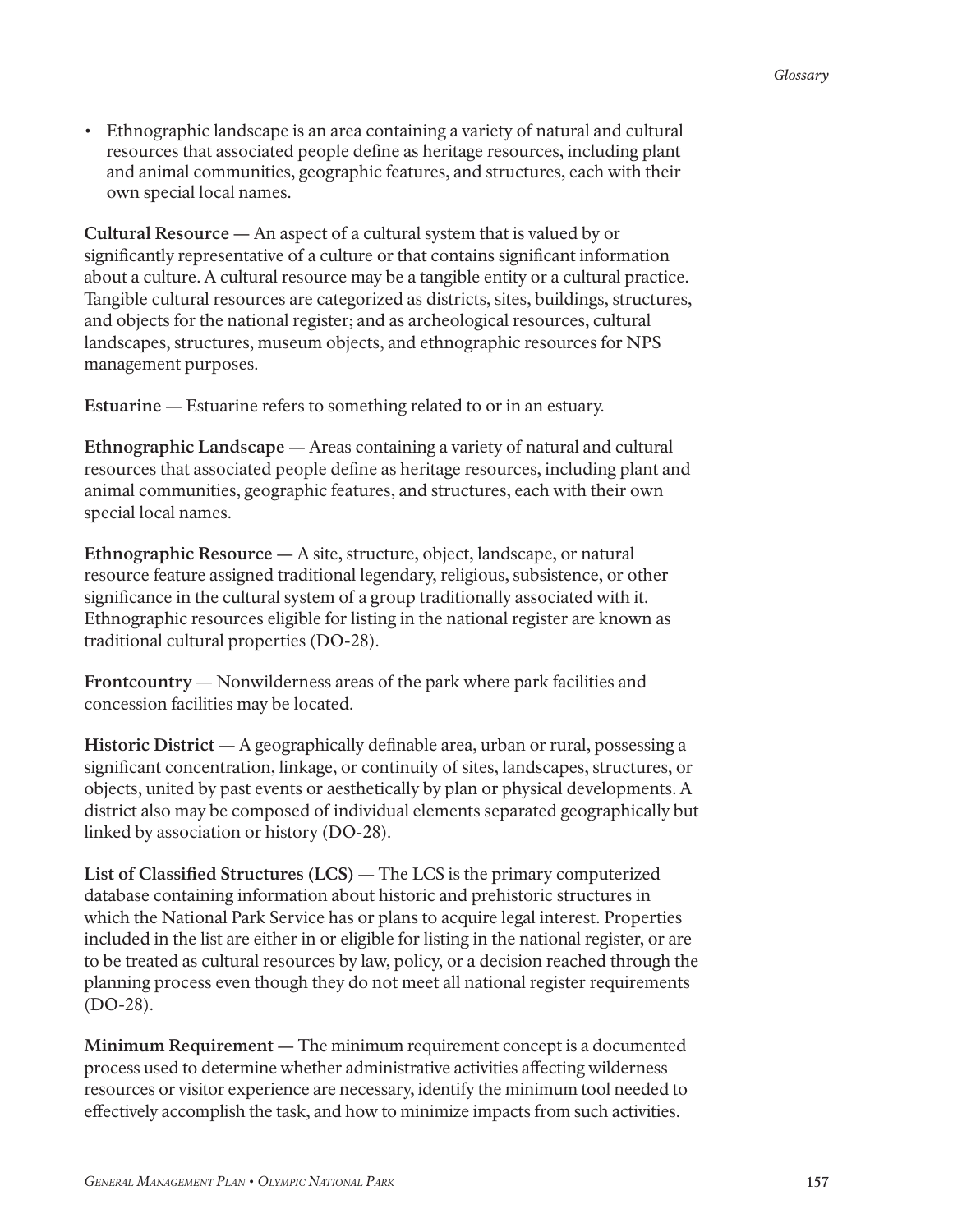**Museum Collection —** Assemblage of objects, works of art, historic documents, and/or natural history specimens collected according to a rational scheme and maintained so they can be preserved, studied, and interpreted for public benefit. Museum collections normally are kept in park museums, although they also may be maintained in archeological and historic preservation centers (DO-28).

**Museum Object —** A material thing possessing functional, aesthetic, cultural, symbolic, and/or scientific value, usually movable by nature or design. Museum objects include prehistoric and historic objects, artifacts, works of art, archival material, and natural history specimens that are part of a museum collection (DO-28).

National Register of Historic Places — The comprehensive federal listing of nationally, regionally, or locally significant districts, sites, buildings, structures, and objects of national, regional, state, and local significance in American history, architecture, archeology, engineering, and culture kept by the National Park Service under authority of the National Historic Preservation Act of 1966.

Potential Wilderness Area — Lands surrounded by or adjacent to lands proposed for wilderness designation, but that do not themselves qualify for immediate designation due to temporary nonconforming or incompatible conditions.

**Preservation —** The act or process of applying measures to sustain the existing form, integrity, and material of a historic structure, landscape, or object. Work may include preliminary measures to protect and stabilize the property, but generally focuses on the ongoing preservation, maintenance, and repair of historic materials and features rather than extensive replacement and new work (DO-28).

**Preservation Maintenance —** Action to mitigate wear and deterioration of a historic property without altering its historic character by protecting its condition, repairing when its condition warrants (with the least degree of intervention, including limited replacement in-kind), replacing an entire feature in-kind when the level of deterioration or damage of materials precludes repair, and stabilization to protect damaged materials or features from additional damage (DO-28).

**Rehabilitation** — The act or process of making possible an efficient compatible use for a historic structure or landscape through repair, alterations, and additions while preserving those portions or features that convey its historical, cultural, and architectural values (DO-28).

**Restoration — (1)** The act or process of accurately depicting the form, features, and character of a historic structure, landscape, or object as it appeared at a particular period of time by means of the removal of features from other periods in its history and reconstruction of missing features from the restoration period; or (2) the resulting structure, landscape, or object (DO-28).

**Stabilization** — See *Preservation Maintenance* definition.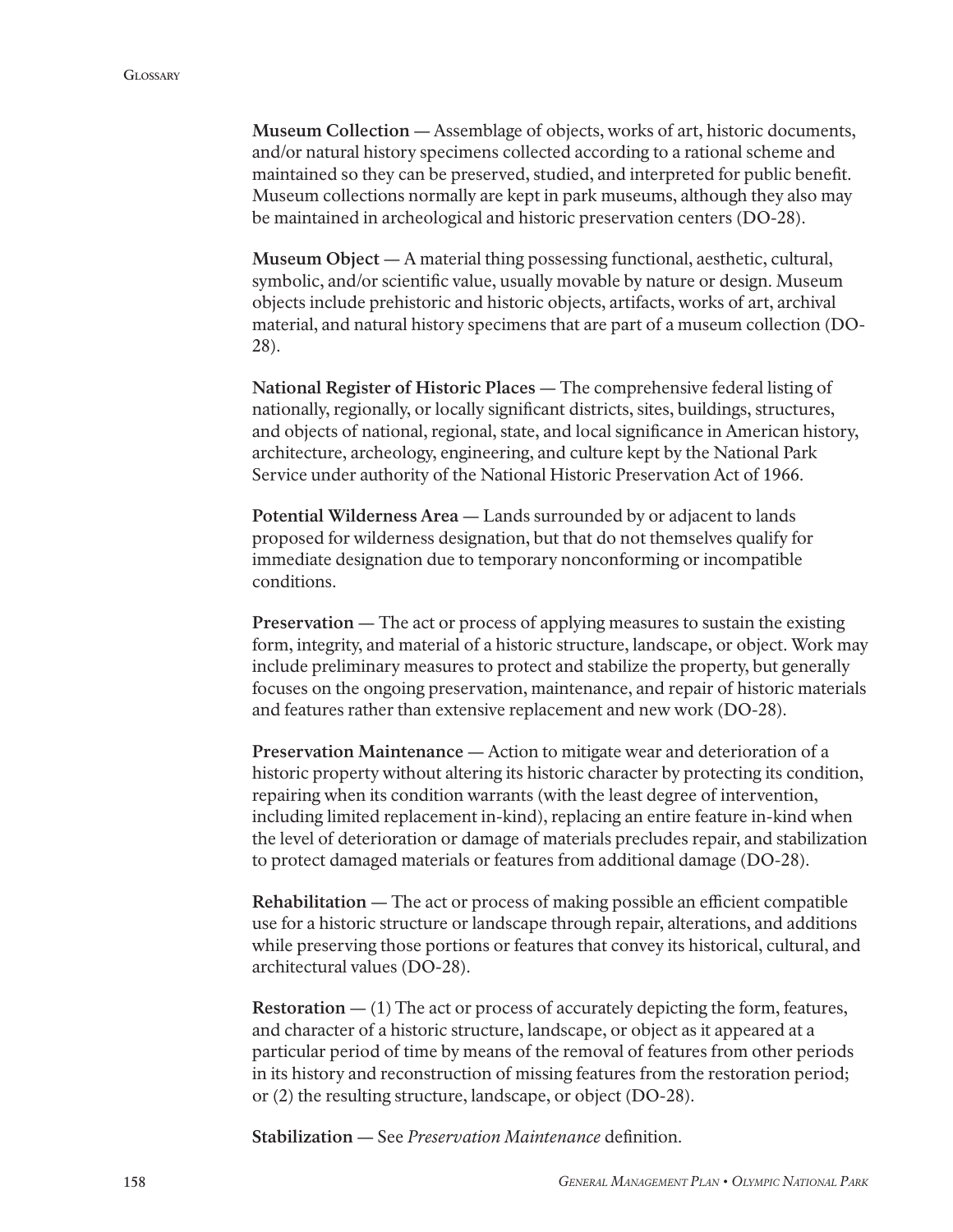**Section 106 —** Refers to Section 106 of the National Historic Preservation Act of 1966, which requires federal agencies to take into account the effects of their proposed undertakings on properties included or eligible for inclusion in the national register and give the advisory council a reasonable opportunity to comment on the proposed undertakings (DO-28).

**State Historic Preservation Officer** — An official in each state appointed by the governor to administer the state historic preservation program and carry out certain responsibilities relating to federal undertakings in the state (DO-28).

**Structure —** Structures are constructed works, usually immovable by nature or design, consciously created to serve some human activity. Examples are buildings of various kinds, monuments, dams, roads, railroad tracks, canals, millraces, bridges, tunnels, locomotives, nautical vessels, stockades, forts and associated earthworks, Indian mounds, ruins, fences, and outdoor sculptures. In the national register program, "structure" is limited to functional constructions other than buildings (DO-28).

**Traditional Cultural Properties —** A property associated with cultural practices or beliefs of a living community that are rooted in that community's history or are important in maintaining its cultural identity. Traditional cultural properties are ethnographic resources eligible for listing in the national register (DO-28).

**Wilderness** — The congressionally designated Olympic Wilderness.

**Wilderness Character** — Includes the physical attributes of a land unmanipulated by humans, and also many intangible values like outstanding opportunities for solitude, or primitive and unconfined recreation and all of its components.

**Wilderness Eligibility Study** — All NPS-administered lands, including new units or additions to existing units since 1964, will be evaluated for their eligibility for inclusion in the national wilderness preservation system. Additionally, lands originally assessed as ineligible for wilderness because of nonconforming or incompatible uses must be reevaluated if the nonconforming uses have been terminated or removed. A wilderness eligibility assessment will consist of a memorandum from the regional director to the NPS director that makes a managerial determination as to the eligibility of the park lands for wilderness designation.

NPS lands will be considered eligible for wilderness if they are at least 5,000 acres or of sufficient size to make practicable their preservation and use in an unimpaired condition, and if they possess the following characteristics (as identified in the Wilderness Act):

• the earth and its community of life are untrammeled by humans, where humans are visitors and do not remain;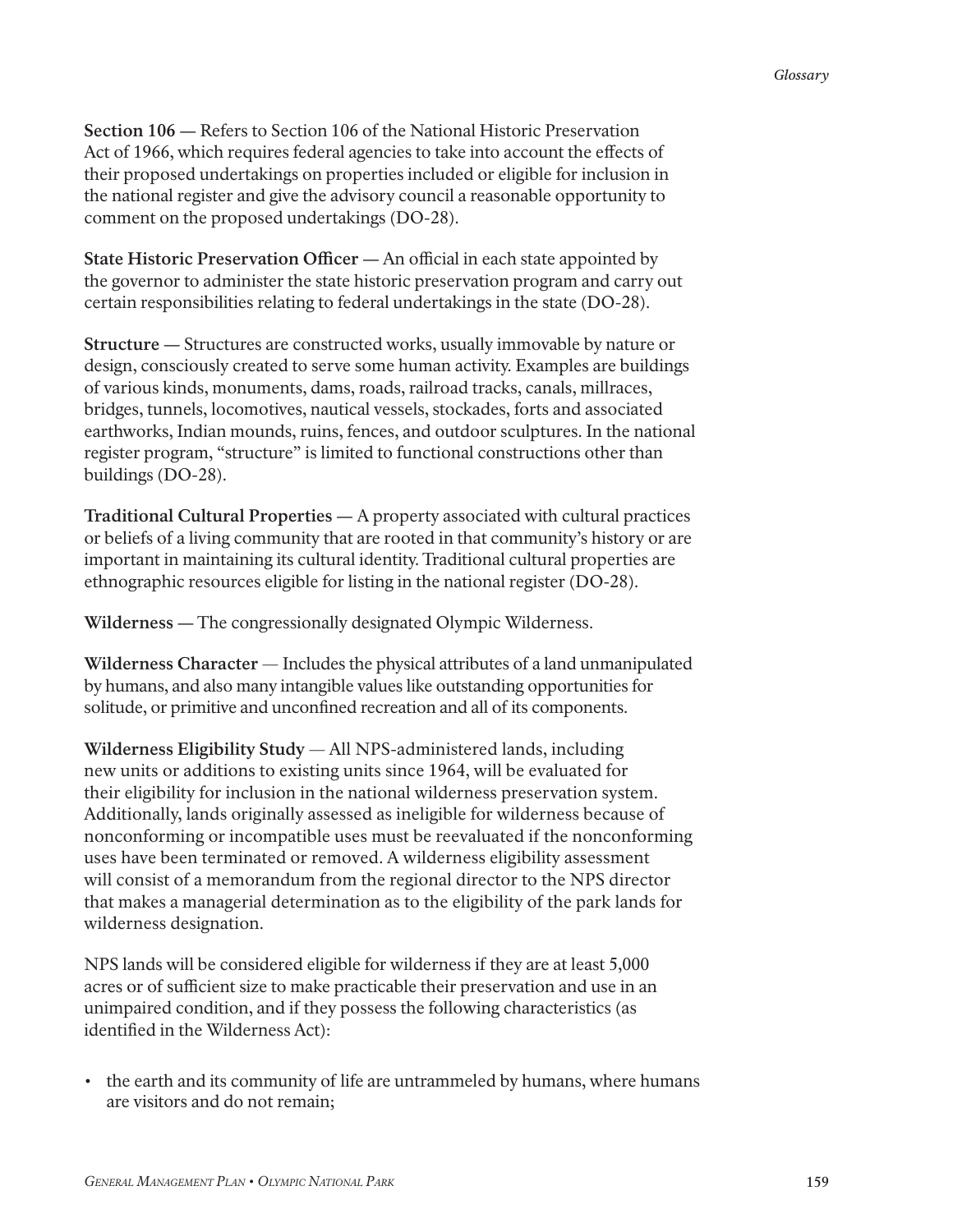- the area is undeveloped and retains its primeval character and influence without permanent improvements or human habitation;
- the area generally appears to have been affected primarily by the forces of nature, with the imprint of humans' work substantially unnoticeable;
- the area is protected and managed so as to preserve its natural conditions;
- the area offers outstanding opportunities for solitude or a primitive and unconfined type of recreation; and
- may also contain ecological, geological, or other features of scientific, educational, scenic, or historical value.

Lands that have been logged, farmed, grazed, mined, or otherwise used in ways not involving extensive development or alteration of the landscape also may be considered eligible for wilderness designation if, at the time of assessment, the effects of these activities are substantially unnoticeable or their wilderness character may be maintained or restored through appropriate management actions.

The established use of motorboats, snowmobiles, or aircraft does not make an area ineligible for wilderness. The nature and extent of any impacts on the environment and on eligibility, and the extent to which the impacts can be mitigated will need to be addressed in subsequent wilderness studies, along with possibly discontinuing the use.

**Wilderness Values** — The intrinsic values of wilderness, which can be defined as the important benefits of wilderness. The Wilderness Act includes the following values of wilderness: experiential (recreation, opportunities for solitude), ecological, geological, scientific, educational, scenic and aesthetic, and historic and cultural. However, other important wilderness values may include spiritual, economic, and symbolic.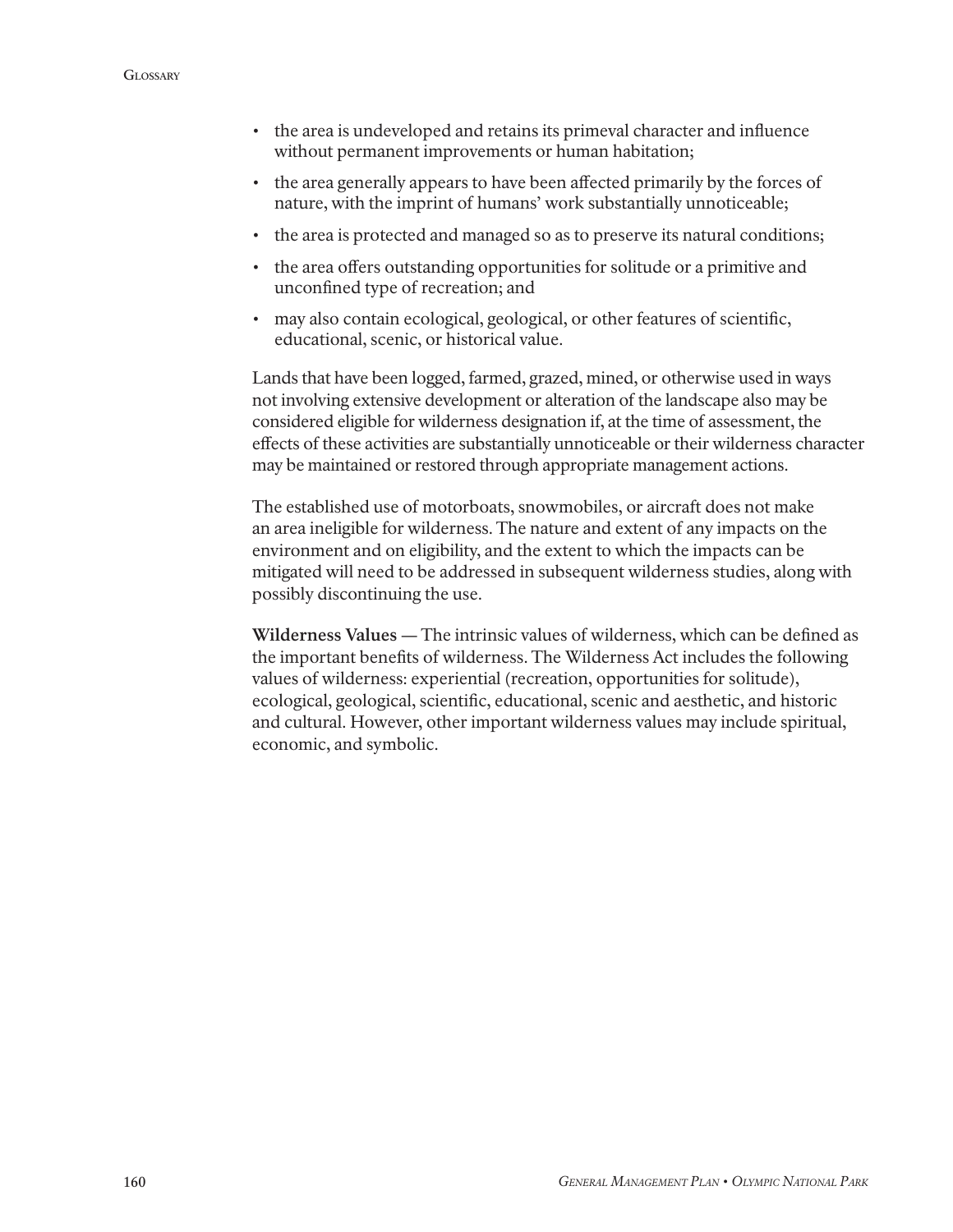#### **GLOSSARY OF TERMS FOR MAINTAINED TRAILS**

The trail classification system for Olympic National Park is based on the intended purpose of the trail, type, and volume of use, terrain, and whether or not it is maintained. The two major categories of routes are maintained trails and nonmaintained designated paths and routes. Maintained trails include six classes: 1) Nature, 2) All-Purpose, 3) Multipurpose Bicycle, 4) Secondary, 5) Foot, and 6) Primitive. Some trails will be handicap accessible.

Officially recognized paths or routes that generally receive no maintenance include: 1) Way Trails , 2) Social Trails , 3) Winter Trails (unplowed roads), 4) Routes, and 5) Beach Routes. Definitions for the 11 use classes of trails, paths, and routes are:

#### **MAINTAINED TRAILS**

*Nature Trails* — These trails are generally paved (outside of wilderness) or gravel surfaced, and are designed for large numbers of relatively inexperienced users. Stock are prohibited except for occasional administrative use, or when a nature trail is the only trail available for stock to access all-purpose or secondary trails. Nature trails are maintained to a standard for higher use volumes.

*All-Purpose Trails* — These trails are main routes ; they are open to hikers and stock, and are maintained to a standard for stock travel.

*Multipurpose Bicycle Trails* — Located outside of wilderness, these trails are open to hikers, stock, and bicycles, and are maintained to all-purpose standards.

*Secondary Trails* — These trails are open to hikers and stock, and will be maintained to a standard for foot travel. These trails are designed for experienced horses and riders.

*Foot Trails* — These trails are open to hikers, and are maintained to a standard for foot travel. They are closed to stock, except for occasional administrative use.

*Primitive Trails* — These trails are open to hikers only, for high elevation or low use area access. Primitive trails include both constructed trails and trails established by continual use. These trails have minimal improvements enough to protect the resources. Occasional maintenance is performed, as time and budget allow, to keep routes open and protect the resources.

*Universally Accessible Trails* — These trails are accessible to and usable by people with disabilities .

#### **DESIGNATED PATHS AND ROUTES (GENERALLY NOT MAINTAINED)**

*Way Trails* — These officially recognized paths, generally established by previous use, are open to hikers. In sections with no established paths, routes may be marked for resource protection. Maintenance is performed for resource protection only.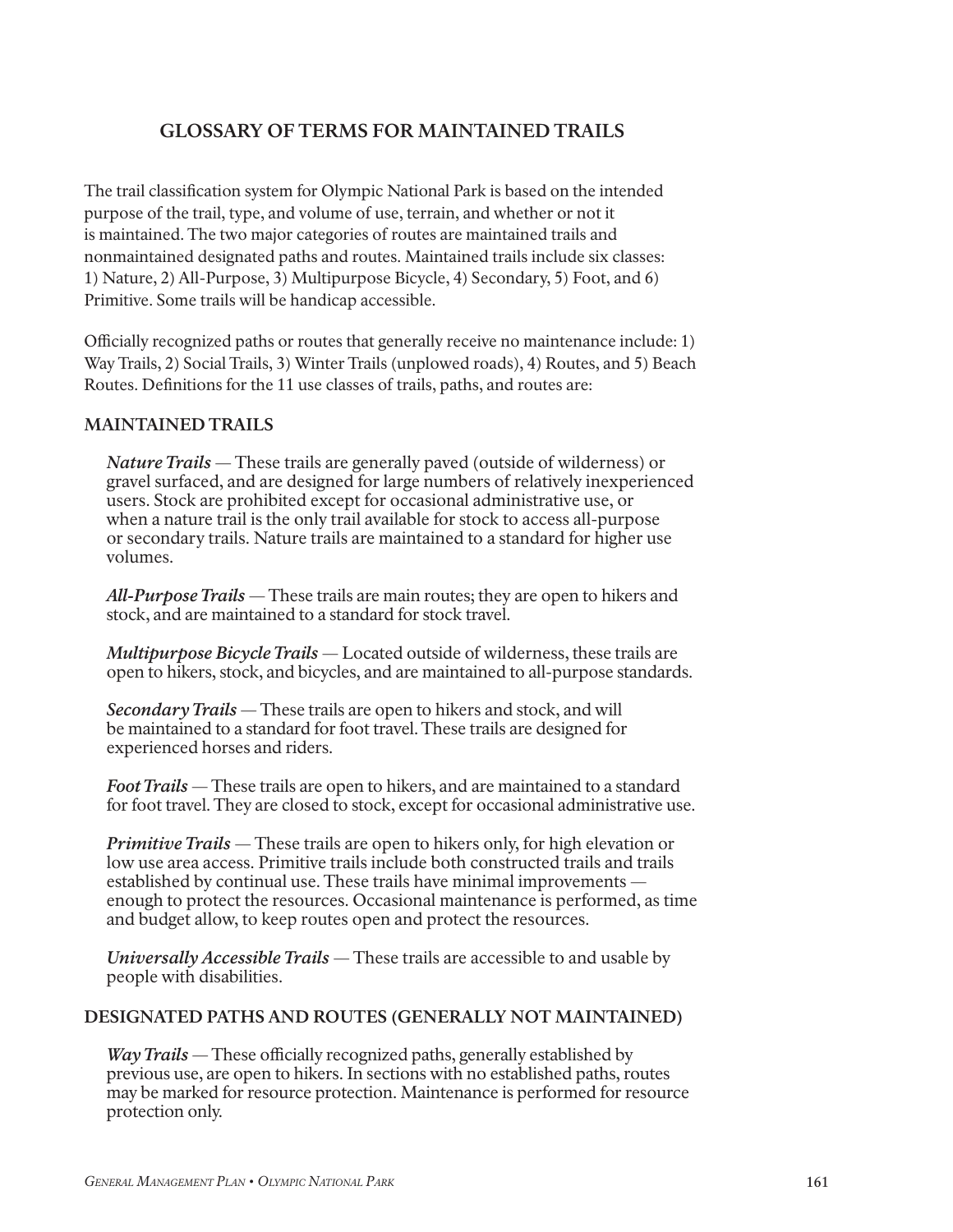*Social Trails* — These paths, generally found in campsite or day use areas, provide access to water, toilets, campsites, views, or the main trail. The paths are of minimum size. Maintenance is performed for resource protection only.

*Winter Trails* — This trail class is a seasonal designation for roads that are covered in snow in winter, usually at high elevations. They are closed to vehicular traffic and open to snowshoe and ski travel in winter.

 *Routes —* Routes include cross-country and mountain climbing routes. Routes are not marked, and the goal is for no sign of resource impacts.

*Beach Travelways* - Beaches designated as travel routes, and are open to hikers. Trail standards do not apply to beach routes.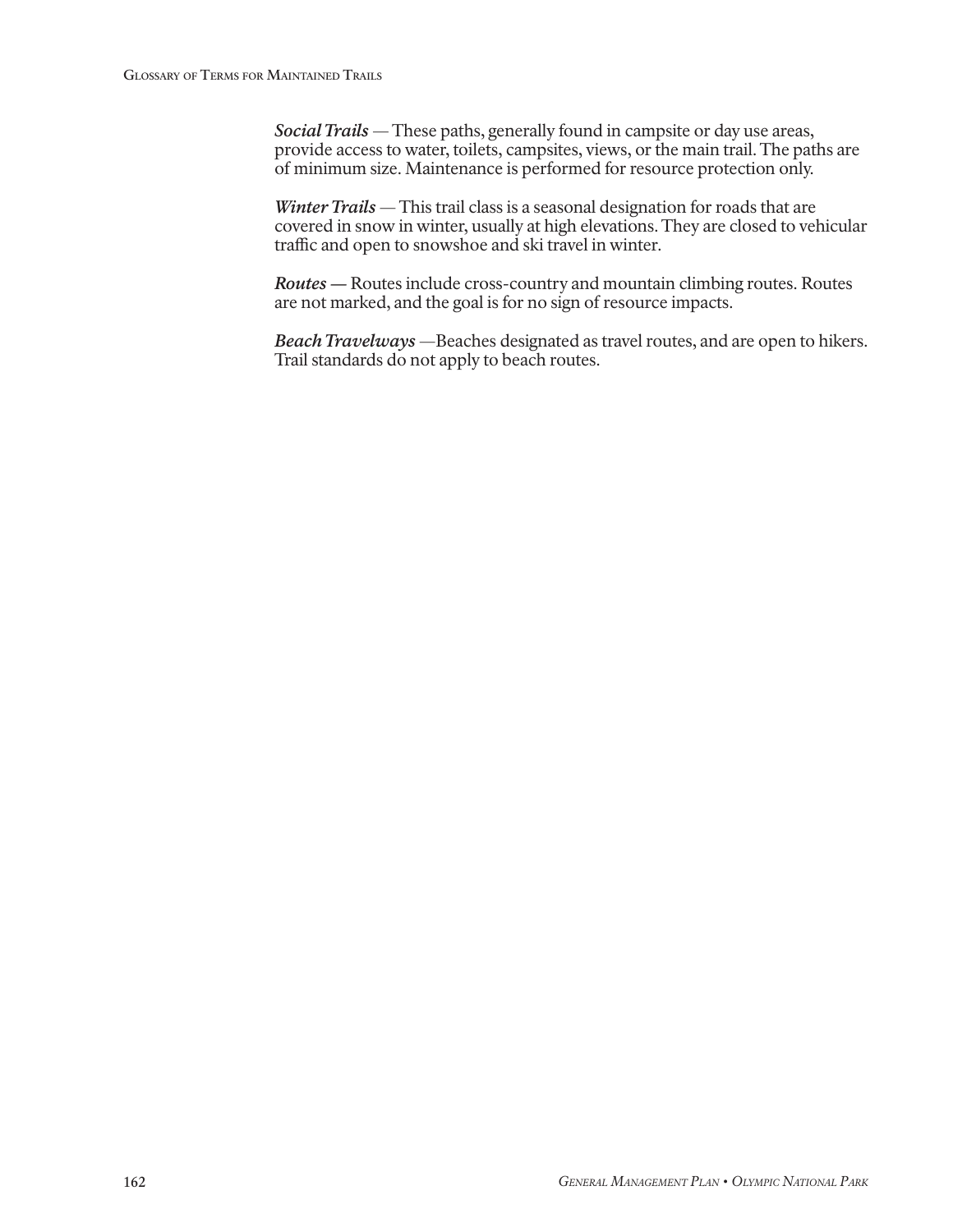#### **REFERENCES**

Agee, J.K.

1993 "Fire Ecology of Pacific Northwest Forests." Island Press. Washington, DC.

Bakkala, R.G.<br>1970 "Svr

1970 "Synopsis of Biological Data on the Chum Salmon *Oncorhynchus keta* (Walbaum)." FAO Fish. Synpo. 41; U.S. Fish and Wildl. Serv. Circ. 315:89p.

#### Dethier, M.N.

1988 "A Survey of Intertidal Communities of the Pacific Coastal Area of Olympic National Park, Washington, Final Report." University of Washington, Friday Harbor, WA.

Dlugokenski, C.E., W.H. Bradshaw, and S.R. Hager

1981 "An Investigation of the Limiting Factors to Ozette Lake Sockeye Salmon Production and a Plan for Their Restoration." U.S. Fish Wildl. Serv., Fisheries Assistance Office, Olympia, WA, 52 p.

Federal Highway Administration (FHWA)

1999 "The Road Inventory of Olympic National Park." Olympic National Park, Washington. Final General Management Plan/Environmental Impact Statement (2008).

Happe, P.J., K.F. Beirne, C.E. Cantway, D.J. Manson, and D.W Smith.<br>2005 Forest carnivore inventory. Olympic National Park. Olympi

2005 Forest carnivore inventory, Olympic National Park. Olympic National Park, Port Angeles, WA. NPS/PWR-NCCN/INV-2005/001. NPS D-380. 62 pp

Healey, M.C.

1991 Life history of Chinook salmon (Oncorhynchus tshawytscha). Pages 311–394 in C. Groot and L. Margolis, editors. Pacific salmon life histories. University of British Columbia Press, Vancouver.

Henderson, J.A., D.H. Peter, R.D. Lesher, and D.C. Shaw

1989 "Forested Plant Associations of the Olympic National Forest." Department of Agriculture, U.S. Forest Service, Pacific Northwest Region. Washington.

Jacobs, R., G. Larson, J. Meyer, N. Currence, J. Hinton, M. Adkison, R. Burger, H. Geiger, and L. Lestelle.

1996 "The Sockeye Salmon *Oncorhynchus nerka* Population in Ozette Lake, Washington, USA." Tech. Rep. NPS/CCSOSU/NRTR-96/04. (Available from Denver Service Center, Technical Information Center, P. O. Box 25287, Denver, CO 80225-0287.)

LaRiviere, M.G.

1991 "The Ozette Lake Sockeye Salmon Enhancement Program." Makah Fisheries Management Department, Unpubl. rep. (Available from West Coast Sockeye Salmon Administrative Record, Environmental and Technical Services Division, Natl. Mar. Fish. Serv., 525 N. E. Oregon Street, Portland, OR 97232.)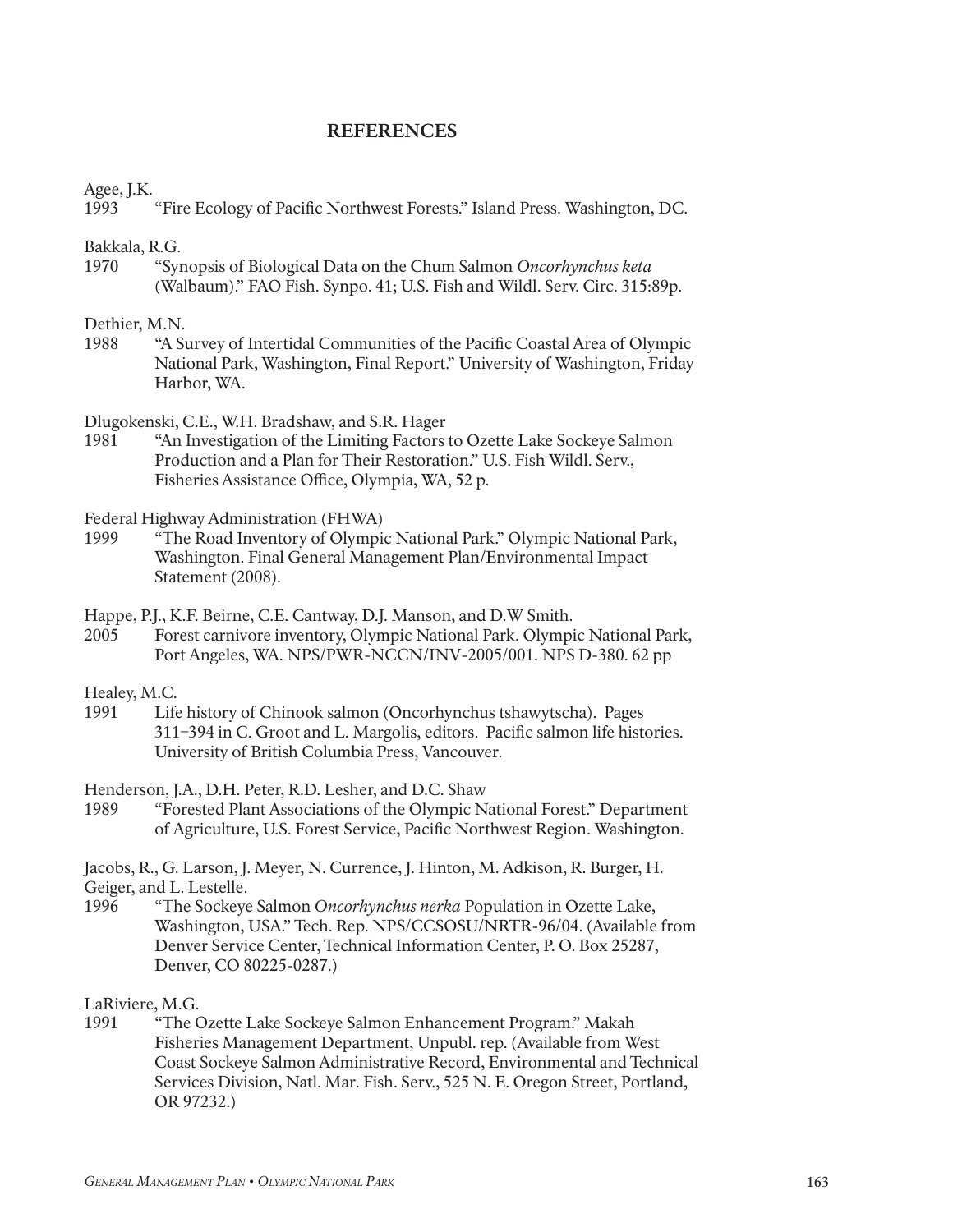Myers, J.M., R.G. Kope, G.J. Bryant, D. Teel, L.J. Lierheimer, T.C. Wainwright, W.S.

- Grand, F.W. Waknitz, K. Neely, S.T. Lindley, and R.S. Waples.
- 1998 Status review of chinook salmon from Washington, Idaho, Oregon, and California. U.S. Dept. Commer., NOAA Tech. Memo. NMFS-NWFSC-35, 443 p.

National Marine Fisheries Service

"Threatened Status for Ozette Lake Sockeye Salmon in Washington." Federal Register 64(57):14528-14536.

NOAA Fisheries Service

2007 *Federal Register*, Volume 72. No. 91, May 11, 2007, Endangered and Threatened Species: Final Listing Determination for Puget Sound Steelhead; 50 CFR Part 223.

National Park Service, U.S. Department of the Interior (NPS)

- 1988 "Archeological Research Design." Copy available at park headquarters.
- 1997 "Olympic National Park Ethnographic Overview and Assessment" by J. Wray. Copy available at park headquarters.
- 2001 "Olympic National Park Visitor Study," Washington. Port Angeles, WA.
- 2003a Personal communication with Jack Galloway on September 19, 2003. Olympic National Park, Olympic Peninsula, WA.
- 2003b *Olympic National Park Business Plan*. Copy available at park headquarters.
- 2003c Olympic National Park information titled "Accessible Facilities," dated April 2003. Olympic National Park, Olympic Peninsula, WA.
- 2006 *Management Policies 2006*. Washington, DC.

Parametrix, Inc.

- 2002 "Olympic National Park Transportation and Access Needs Technical Information Report." Prepared for the National Park Service. November. Kirkland, WA.
- 2003 "Olympic National Park Access and Traffic Management Strategies Technical Information Report." Prepared for the National Park Service. July. Kirkland, WA.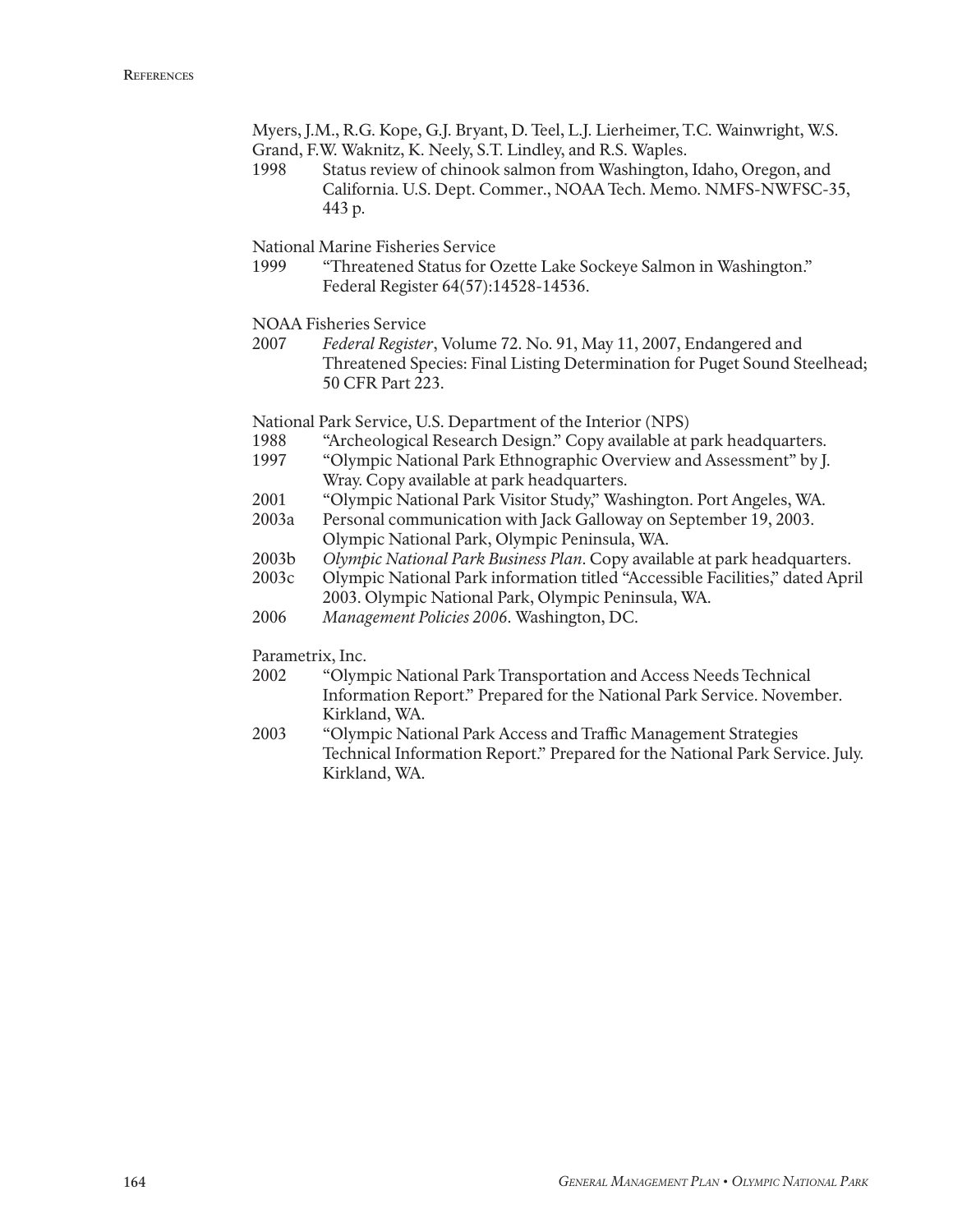#### **INDEX**

#### A

access 11, 14, 17, 31, 32, 37, 39, 40, 41, 43, 47, 48, 49, 54, 56, 57, 59, 85, 89, 90, 91, 118, 124, 125, 126, 128, 131, 133, 134, 135, 136, 137, 138, 139, 142, 143, 161, 162 air quality 15, 18, 21, 83, 95 archeological resource 28, 29, 87, 88, 120, 156, 157

#### B

bald eagle 25 Barnes Point 43, 130, 134 Beardslee trout 61 bicycle 56, 125, 126, 133, 143, 161 bicycling 40, 51, 125, 126, 143 boating 41, 51, 54, 119, 127 boat launches 126, 127, 129, 136, 140, 141 boundary 3, 18, 38, 40, 42, 44, 45, 55, 59, 60, 61, 62, 63, 64, 65, 91, 100, 105, 115, 125, 127, 131, 137, 138, 139

#### C

cabins 29, 30, 43, 97, 113, 114, 117, 121, 129, 130, 135 campground 41, 42, 97, 124, 125, 126, 127, 129, 133, 134, 135, 136, 137, 138, 139, 140, 141 camping 41, 42, 47, 50, 51, 54, 57, 58, 118, 128, 129, 137 carrying capacity 133 Civilian Conservation Corps 121 Clean Air Act 11, 15 concessioners 41, 91 critical habitat 21, 22, 25, 63, 86, 108, 109, 110, 111, 112 cultural collection 123 cultural landscape 9, 17, 24, 30, 31, 39, 49, 88, 89, 91, 117, 122, 156, 157 cultural resources 9, 11, 18, 26, 27, 28, 29, 30, 31, 32, 33, 38, 39, 43, 44, 45, 46, 83, 87, 88, 89, 90, 117, 120, 121, 130, 157

#### D

desired conditions 15, 16, 17, 18, 19, 20, 21, 22, 23, 24, 25, 26, 27, 28, 29, 30, 31, 32, 33, 81, 82, 86

#### E

elk 8, 9, 23, 45, 65, 104, 127 Elwha River 44, 98, 110, 125, 134, 139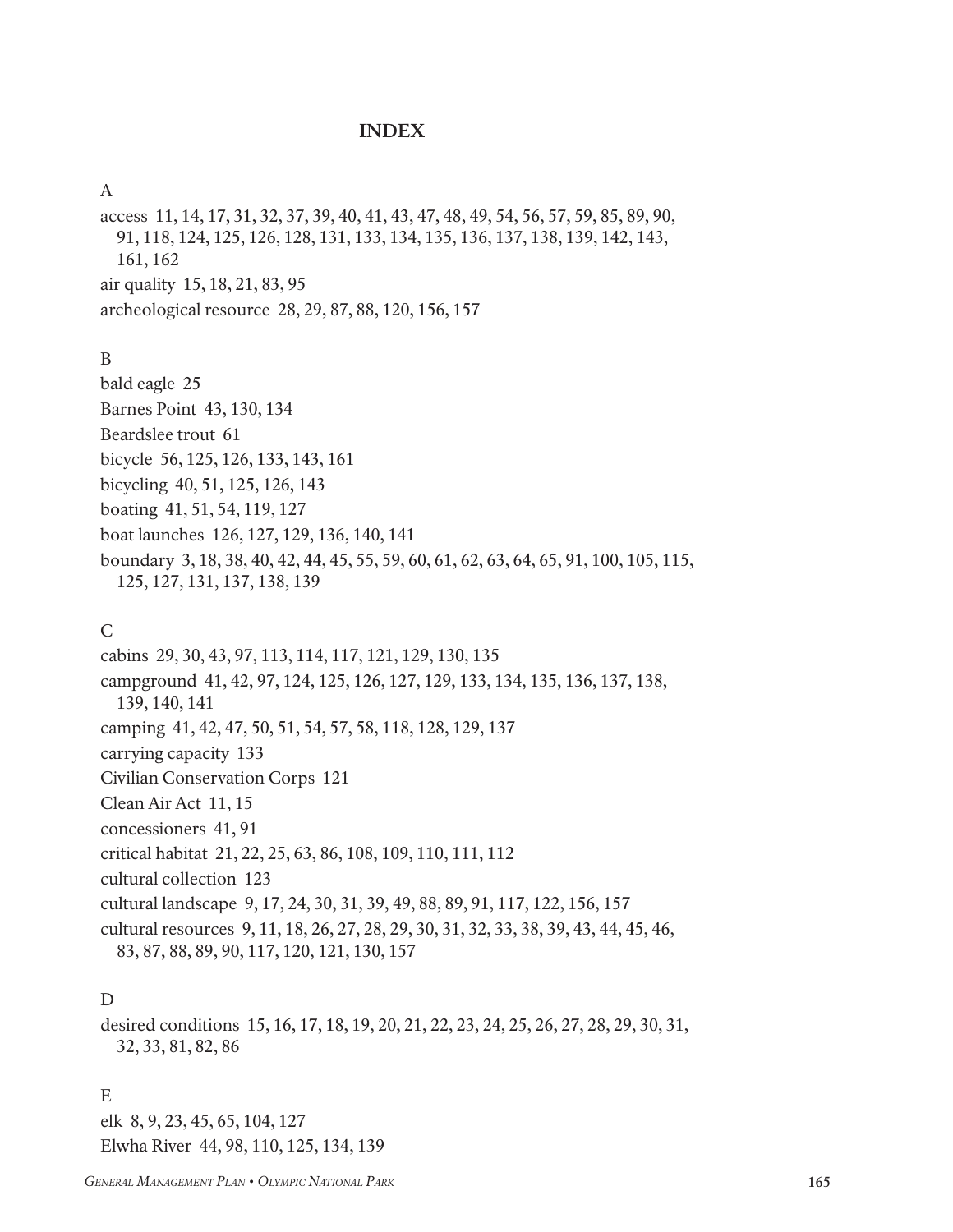endangered species 11, 86, 110 Endangered Species Act 11, 25 erosion 21, 22, 42, 43, 63, 65, 84, 85, 97, 100, 124, 125, 133, 136 essential fish habitat 85, 110, 111 ethnographic resource 7, 31, 32, 88, 89, 122, 157, 159 exotic species 11, 18, 24, 59, 64, 108

#### F

fire 18, 55, 121 fire management 18 fishing 12, 23, 42, 51, 85, 119, 122, 126, 127, 129 floodplains 7, 19, 20, 40, 84, 98 frontcountry trail 37, 43, 81, 82

#### G

gift shop 129, 130, 134 Graves Creek 45, 125, 139

#### H

hiking 43, 49, 51, 117, 118, 119, 126, 127, 130, 133, 136 historic districts 9, 45, 121, 157 historic structures 9, 29, 30, 39, 49, 50, 88, 89, 91, 117, 121, 158 homesteads 29, 30, 43, 118, 120, 121, 125, 137, 138 Humes Ranch 122

#### I

indicators 15, 81, 82 interpretation 32, 38, 50 intertidal 3, 5, 9, 11, 21, 24, 44, 47, 48, 52, 54, 55, 56, 57, 58, 100, 103, 106, 107, 115, 126, 127

#### L

lodging 43, 47, 50, 128, 129, 137, 139 Log Cabin Resort 127, 129, 135, 140

#### M

management zones 15, 24, 44, 46, 47 marbled murrelet 3, 25, 108, 109 marine resources 21 minimum requirement process 86, 87 Mission 66 30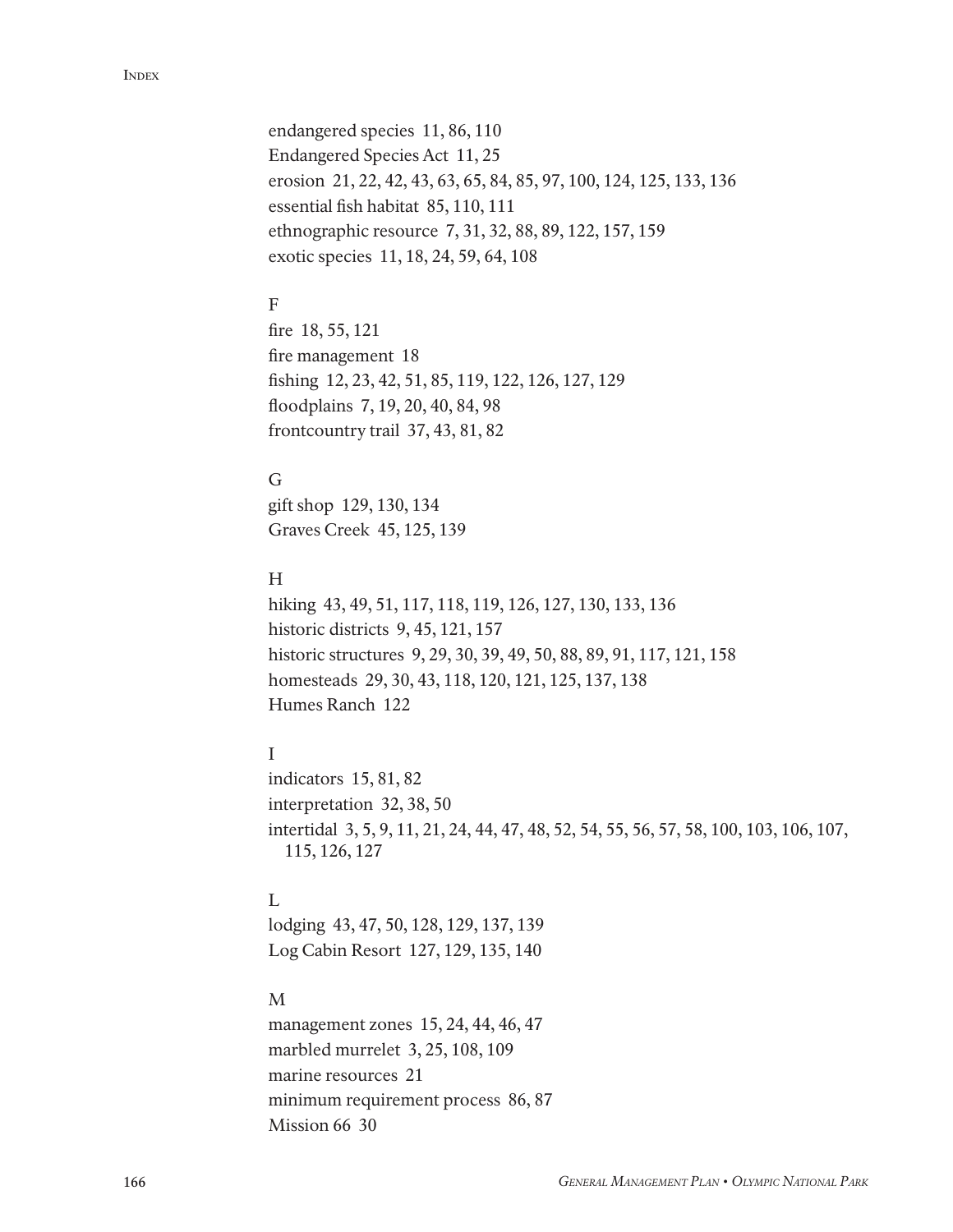mitigation 21, 83, 86, 88, 89 motel 129 motorized 16, 41, 51, 54, 127 mountaineering 51, 53, 119, 126 museum collection 32, 87, 90, 123, 158

#### N

National Historic Preservation Act 7, 11, 26, 28, 29, 30, 31, 32, 87, 89, 117, 156, 158, 159 National Register of Historic Places 29, 30, 31, 32, 39, 88, 89, 117, 121, 122, 157, 158, 159 Native American Graves Protection and Repatriation Act 11, 31, 32, 88, 89 Native Americans 5, 7, 12, 13, 14, 28, 29, 31, 32, 88, 89, 120, 122, 159 native species 23, 24, 83, 85, 107, 108, 127 natural history 130, 158 natural resources 11, 14, 15, 16, 19, 21, 27, 43, 48, 83, 95, 115, 122, 156, 157 night sky 17 nonmotorized 41, 51, 54, 127 nonnative plants 82, 86, 103 nonnative species 17, 24, 103 nonnative wildlife 107 northern spotted owl 3, 25, 108, 109

#### O

Olympic Hot Springs 37, 41, 91 Olympic Park Institute 129, 130, 134, 135 Olympic Wilderness 11, 27, 98, 113, 114, 115, 117, 121, 159 orientation 33, 42, 52, 53, 130, 133, 53 outreach 32, 33, 52

#### P

parking 33, 40, 42, 43, 53, 55, 57, 81, 84, 131, 134, 135, 136, 137, 139, 140, 141 park operations 15, 17, 27, 41, 45, 48, 83, 86, 88, 139 permits 7, 82, 128, 129 personal watercraft 54, 55, 127 public transit 142

#### R

ranger station 42, 52, 55, 113, 114, 115, 117, 121, 125, 126, 134, 135, 136, 137, 138, 139, 140, 141 resorts 29, 127, 130, 135, 136, 140 restoration 7, 14, 20, 21, 23, 30, 33, 37, 39, 49, 64, 85, 86, 91, 158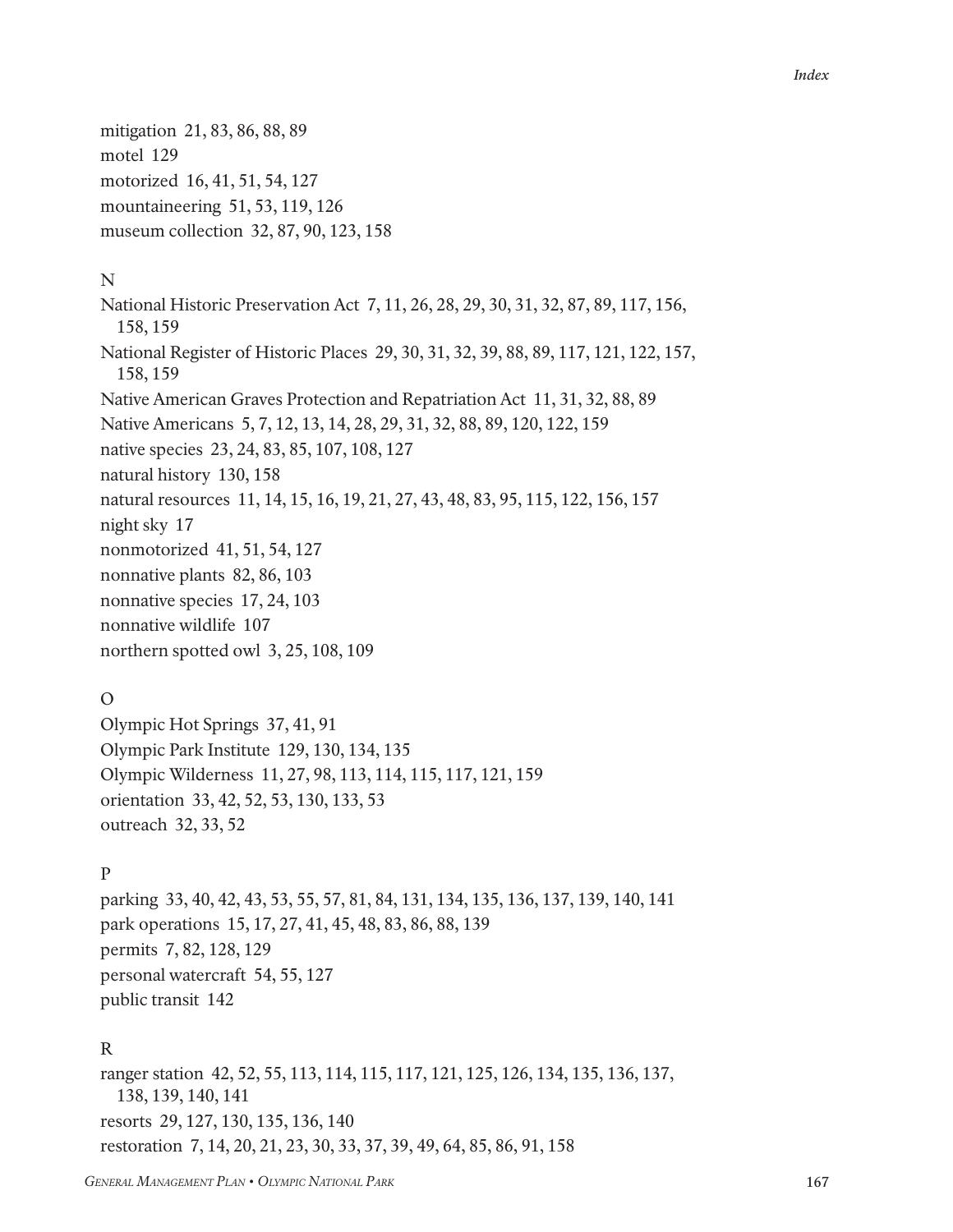Rialto Beach 40, 131, 136, 141 rivers 3, 9, 19, 39, 63, 65, 91, 98, 106, 109, 110, 111, 112, 115, 119, 126, 127, 128, 131, 136 Rosemary Inn 30, 122, 129 routes 53, 56, 131, 133, 142, 161, 162 RV sites 129, 130

#### S

salmon 3, 63, 64, 65, 98, 105, 106, 107, 110, 111, 125, 127 Section 106 7, 159 skiing 41, 128 snowshoeing 41, 128 Social Trails 43, 56, 82, 85, 161, 162 social trails 56, 162 socioeconomic 83, 90 soil resources 22 soils 15, 17, 22, 82, 83, 84, 85, 101 Spruce Railroad trail 45, 126, 135, 143 steelhead 3, 98, 105, 112, 127 stock use 51, 53, 119, 126 sustainable design 83, 90 swimming 51, 127, 130

#### T

threatened and endangered species 7, 17, 21, 25 threatened species 3, 9 traditional use 89 traffic 119, 124, 125, 133, 139, 142, 162 Trail Class descriptions; Beach Travelways 56, 118, 126, 161, 162; Routes 162; Social Trails 162; Way Trails 161; Winter Trails 162 trail classification 161 trails 30, 33, 37, 43, 47, 48, 50, 53, 55, 56, 85, 98, 113, 114, 115, 118, 119, 124, 125, 126, 133, 134, 135, 136, 137, 138, 139, 143, 161 transportation 15, 41, 142, 143 tribes 5, 7, 12, 13, 14, 20, 21, 24, 28, 29, 31, 32, 33, 38, 39, 40, 42, 44, 60, 85, 88, 89, 90, 122

#### U

U.S. Coast Guard 21 U.S. Fish and Wildlife Service 6, 7, 9, 11, 21, 25, 103, 108, 109, 110 U.S. Forest Service 11, 27, 29, 30, 38, 42, 44, 61, 64, 113, 114, 121, 131, 133, 138, 139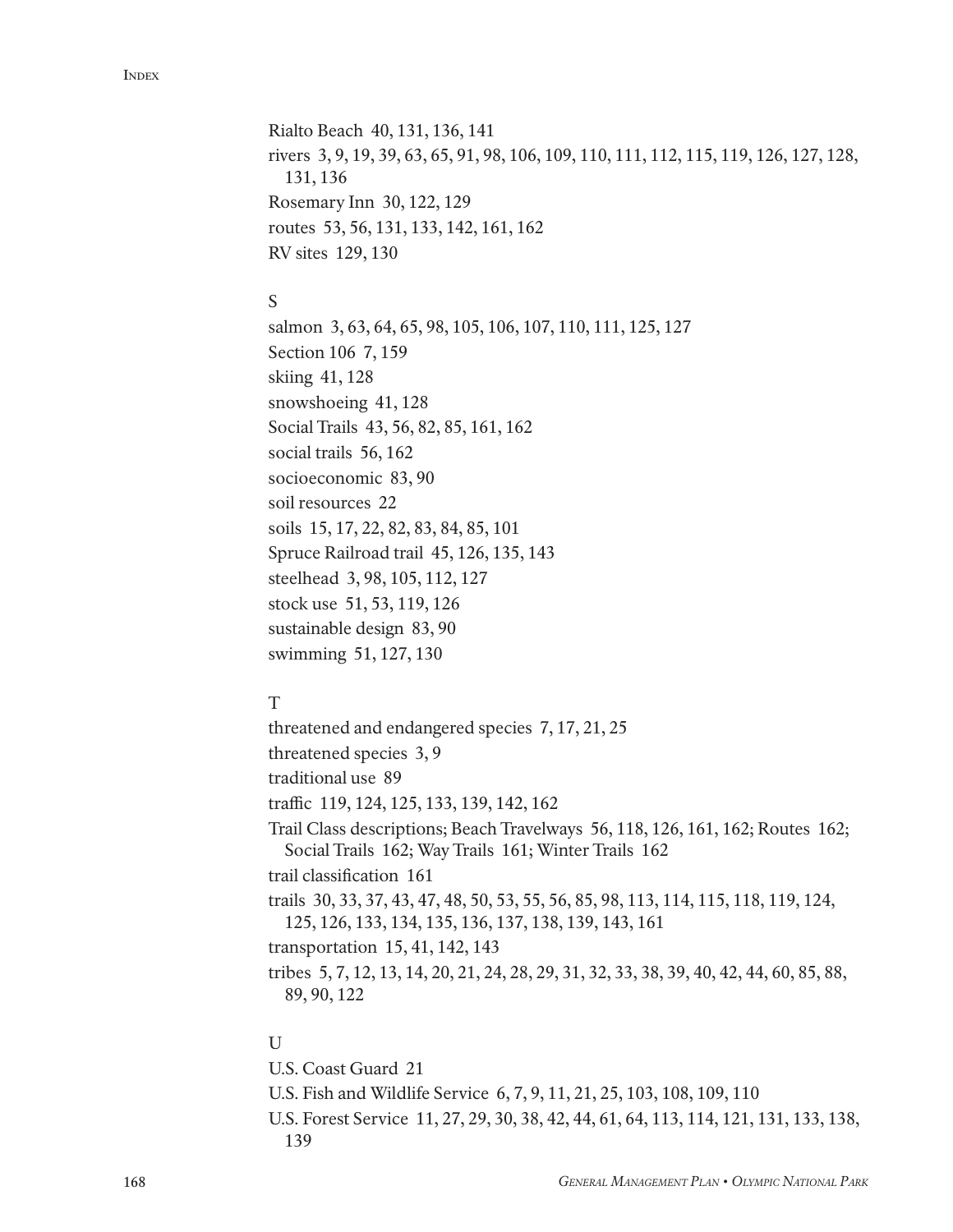universal access 11, 37, 81 user capacity 81, 82

#### V

vegetation 18, 63, 65, 82, 83, 85, 86, 91, 101, 120, 124, 156 vehicles 53, 58, 83, 133 viewsheds 17, 21, 63 visitation 33, 37, 48, 101, 140, 142 visitor centers 41, 43, 52, 81, 128, 130 visitor experience 16, 27, 33, 37, 39, 45, 64, 81, 82, 83, 86, 113, 128, 157 visitors with disabilities 33, 126, 133, 161 visual intrusions 90

#### W

Washington Department of Natural Resources 38, 44, 60, 61, 62, 64 Washington Department of Transportation 131 water quality 18, 19, 62, 63, 65, 84, 91 water resources 17, 19, 84, 86 watershed 9, 19, 21, 37, 61, 62, 63, 64, 98 Way Trails 43, 56, 161 wetlands 7, 15, 20, 21, 84, 100 wilderness 3, 7, 9, 11, 18, 20, 24, 26, 27, 29, 30, 31, 33, 37, 38, 39, 40, 43, 44, 45, 46, 47, 48, 50, 52, 53, 56, 57, 60, 81, 82, 83, 87, 89, 91, 95, 113, 114, 115, 117, 118, 119, 125, 127, 128, 129, 136, 143, 156, 157, 158, 159, 160, 161 wilderness trail 39, 45, 47, 50, 126 wilderness values 7, 27, 86, 113, 115, 119, 160 wildlife 8, 14, 17, 23, 25, 45, 51, 63, 64, 85, 86, 91, 103, 106, 107, 108, 115, 118, 122, 124, 125, 156 Winter Trails 161, 162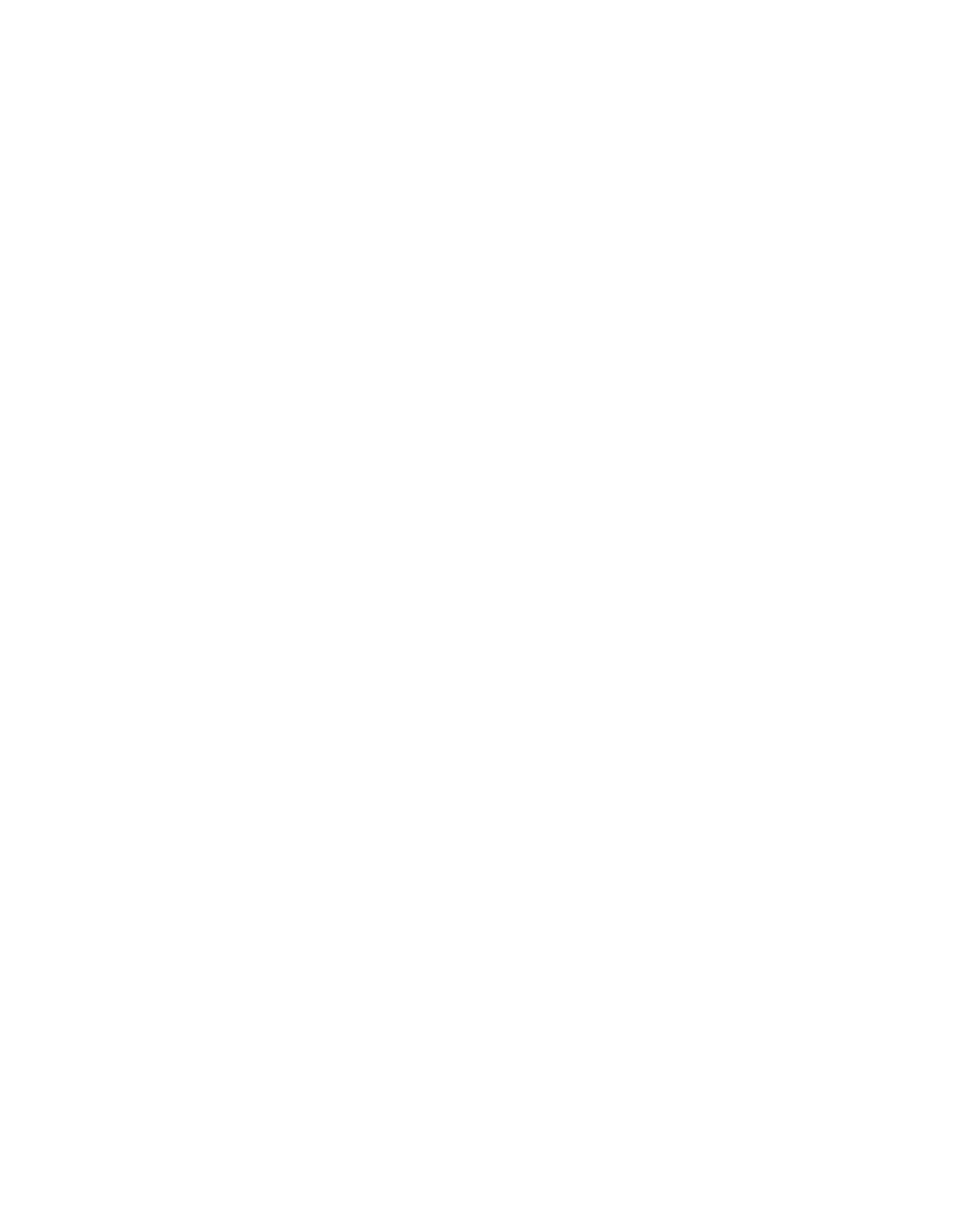

As the nation's principal conservation agency, the Department of the Interior has responsibility for most of our nationally owned public lands and natural resources. This includes fostering sound use of our land and water resources; protecting our fish, wildlife, and biological diversity; preserving the environmental and cultural values of our national parks and historical places; and providing for the enjoyment of life through outdoor recreation. The department assesses our energy and mineral resources and works to ensure that their development is in the best interests of all our people by encouraging stewardship and citizen participation in their care. The department also has a major responsibility for American Indian reservation communities and for people who live in island territories under U.S. administration.

NPS 149/101377 September 2010/ Printed on recycled paper.